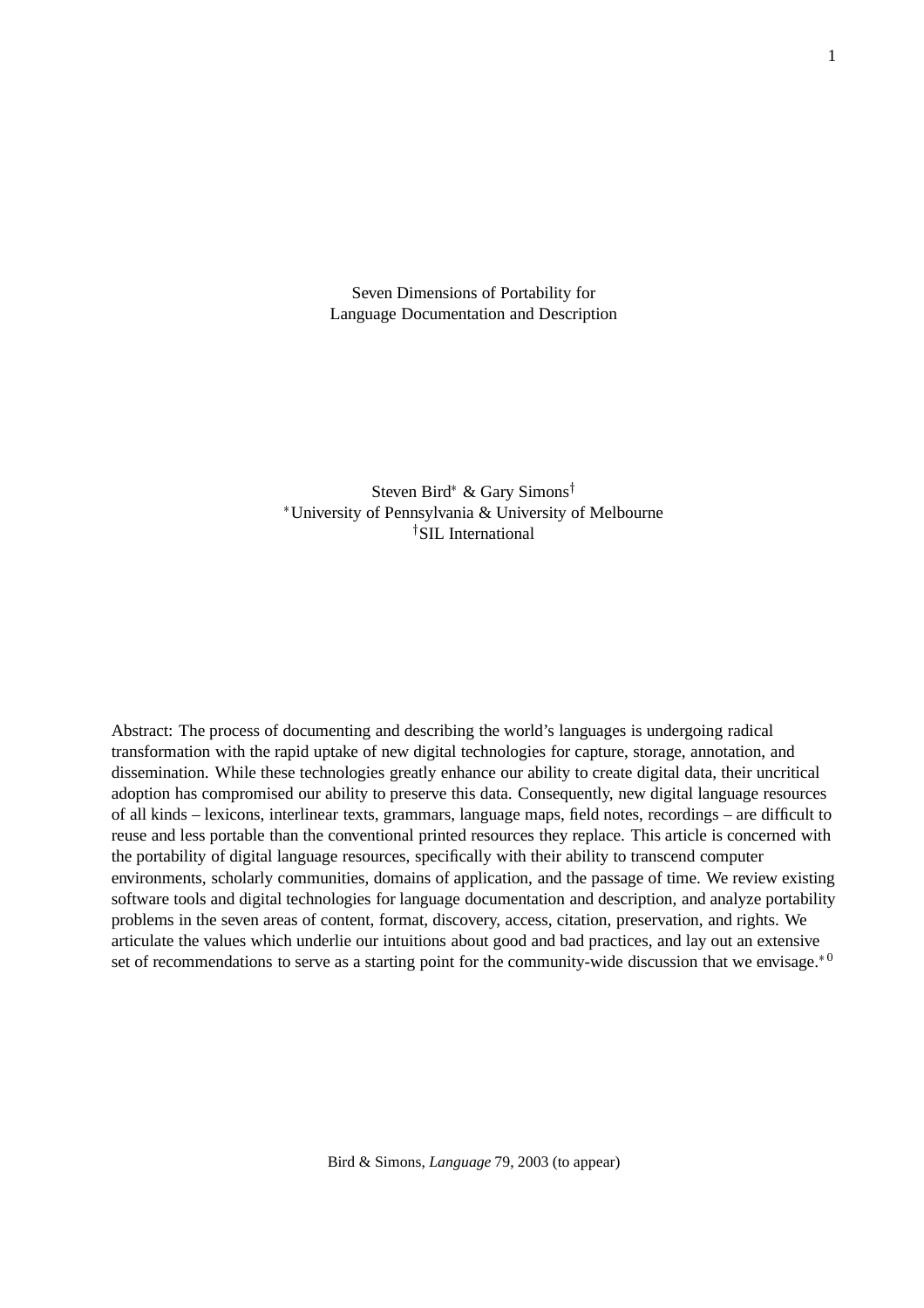1 Introduction. 'Language documentation' provides a record of the linguistic practices of a speech community, such as a collection of recorded and transcribed texts. 'Language description,' on the other hand, presents a systematic account of the observed practices in terms of linguistic generalizations and abstractions, such as in a grammar or analytical lexicon.<sup>1</sup> It is now easy to collect vast quantities of language documentation and description and store them in digital form. It is easy to transcribe the material using appropriate scripts, to organize it into databases, and to link it to linguistic descriptions. It is also easy to disseminate rich language resources on the internet. Yet how can we ensure that this digital language documentation and description can be re-used by others, both now and into the future?

Today's linguists can access printed and hand-written documentation that is hundreds (sometimes thousands) of years old. However, much digital language documentation and description becomes inaccessible within a decade of its creation. Linguists who have been quick to embrace new technologies, create digital materials, and publish them on the web soon find themselves in technological quicksand. Funded documentation projects are usually tied to software versions, file formats, and system configurations having a lifespan of three to five years. Once this infrastructure is no longer tended, the language documentation is quickly mired in obsolete technology. The issue is acute for endangered languages. In the very generation when the rate of language death is at its peak, we have chosen to use moribund technologies, and to create endangered data. When the technologies die, unique heritage is either lost or encrypted. Fortunately, linguists can follow so-called 'best practices' in digital language documentation and description, greatly increasing the likelihood that their work will survive in the long term.

If digital language documentation and description should transcend time, they should also be re-usable in other respects: across different software and hardware platforms, across different scholarly communities (e.g. field linguistics, language pedagogy, language technology), and across different purposes (e.g. research, teaching, development). In this paper we address all these facets of the problem under the heading of *portability*. Portability is usually viewed as an issue for software, but here our focus is on data. By 'data' we mean any information that documents or describes a language, such as a published monograph, a computer data file, or even a shoebox full of hand-written index cards. The information could range in content from unanalyzed sound recordings to fully transcribed and annotated texts to a complete descriptive grammar.

This paper addresses seven dimensions of portability for digital language documentation and description, identifying problems, establishing core values, and proposing best practices. The paper begins with a survey of existing tools and technologies  $(\S 2)$ , leading to a discussion of the problems that arise with the resources created using these tools and technologies  $(\S3)$ . We identify seven kinds of portability problems, under the headings of content, format, discovery, access, citation, preservation, and rights. Next we give statements about core values in digital language documentation and description, leading to a series of 'value statements'  $(\S 4)$  which serve as requirements for best practices. Finally, in  $\S 5$  we discuss OLAC, the Open Language Archives Community, which provides a process for identifying community-agreed best practices. In  $\S6$  we lay out an extensive set of recommendations to serve as a starting point for the community-based effort that we envision.

The structure of the paper is designed to build consensus. Readers who take issue with a best practice recommendation in  $\S6$  are encouraged to review the corresponding statement of values in  $\S4$  and either suggest a different practice which better implements the values, or else propose a more appropriate value statement. The reader could turn further back to the corresponding problem statement in  $\S$ 3 and offer a critique of the analysis of the problems. In this manner, any disagreement about recommendations will lead to deeper understanding of the problems with current practice in the community, and to greater clarity about the community's values.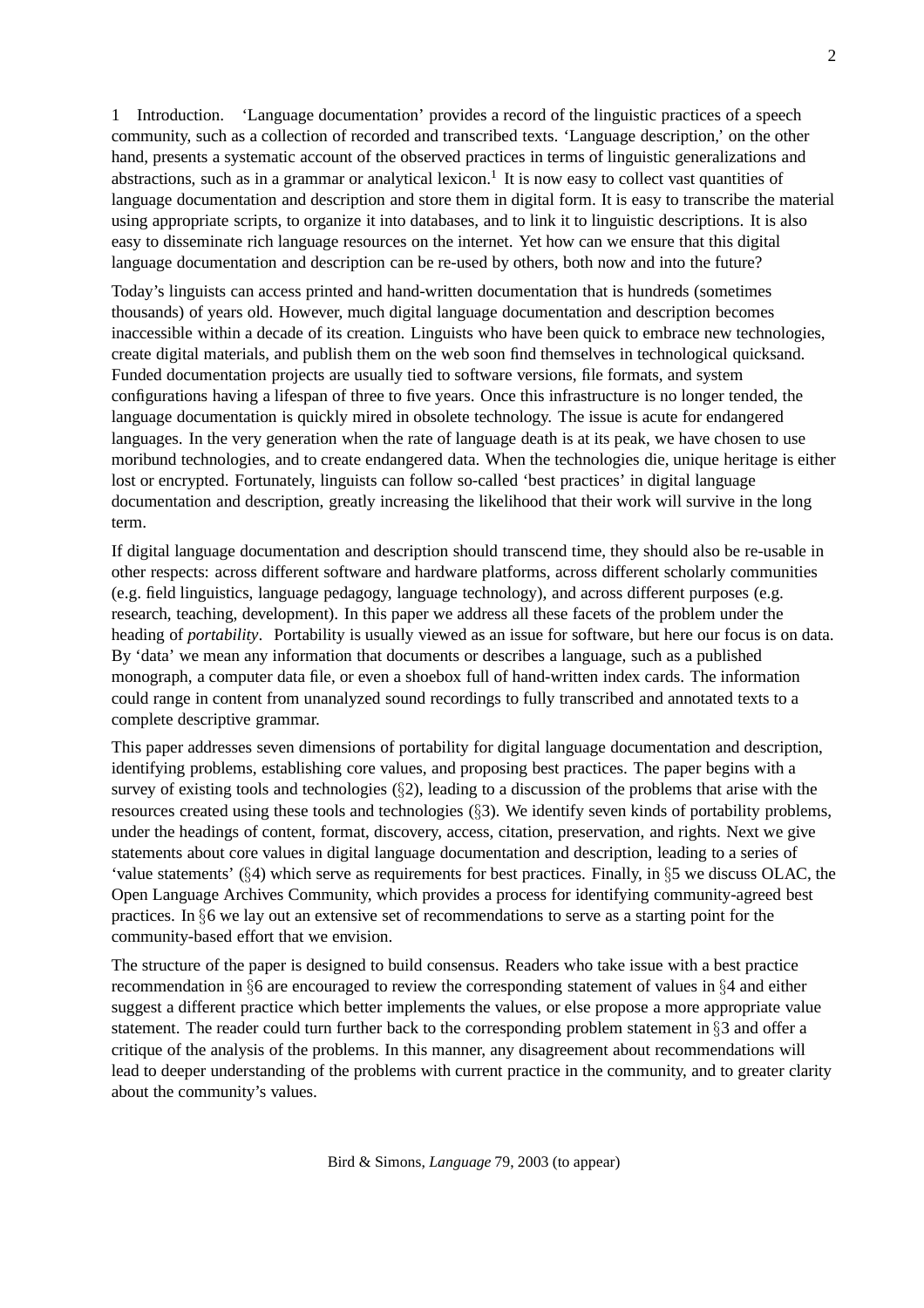2 Tools and technologies for language documentation and description. Language documentation projects are increasing in their reliance on new digital technologies and software tools. This section contains a comprehensive survey of the range of practice, covering general purpose software, specialized tools, and digital technologies. By reviewing the available tools we get a snapshot of how digital language documentation and description are created and managed in practice. This provides a backdrop for our later analysis of data portability problems.

2.1 General purpose tools. The most widespread practice in computer-based language documentation work is to use conventional office software. This software is readily available, often pre-installed, and familiar. Word processors have often been used in creating large dictionaries, such as a Yoruba lexicon with 30,000 entries split across 20 files (Yiwola Awoyale, pers comm 1998). Frequently cited benefits are WYSIWYG editing (i.e. 'what you see is what you get'), the find/replace function, the possibility of cut-and-paste to create sublexicons, and the ease of publishing. On the down side, a large fraction of the linguist's time is spent on maintaining consistency of both content and format or on finding ways to work around and thus cope with the lack of consistency. Word processors have also been used for interlinear text, with three main approaches: fixed width fonts with hard spacing, manual setting of tabstops, and tables.<sup>2</sup> All methods require manual line-breaking, and significant additional labor on presentation if line width or point size are ever changed. Another kind of office software, the spreadsheet, is often used for wordlists or paradigms.

Language documentation created using office software is normally stored in a proprietary format that is unsupported within five to ten years. While other export formats are supported, they may lose some of the structure. For instance, part of speech may be distinguished in a lexical entry through the use of italics, and this information may be lost when the data is exported to a non-proprietary plain text format. Also, the portability of export formats may be compromised by being laden with presentational markup.

A second category of general purpose software is hypertext processors. Perhaps the first well-known application to language documentation was the Macintosh hypercard stack that appeared in the late 1980s for *Sounds of the World's Languages*, later published on the web<sup>3</sup> and on CD-ROM (Ladefoged 2000). More recently, the HTML standard coupled with universal, free browsers has encouraged the creation of large amounts of hypertext for a variety of documentation types. For instance, we have interlinear text with HTML tables (e.g. Austin's Jiwarli fieldwork<sup>4</sup>), interlinear text with HTML frames (e.g. Culley's presentation of Apache texts<sup>5</sup>), HTML markup for lexicons with hyperlinks from glossed examples and a thesaurus (e.g. Austin and Nathan's Gamilaraay lexicon<sup>6</sup>), gifs for representing IPA transcriptions (e.g. Bird's description of tone in Dschang<sup>7</sup>), and Javascript for image annotations (e.g. Poser's annotated photographs of gravestones engraved with Déné syllabics<sup>8</sup>). In all these cases, HTML is used as the primary storage format, not simply as a view on an underlying database. The intertwining of content and format clearly makes this kind of language documentation difficult to maintain and re-use.<sup>9</sup>

The third category of general purpose software is database packages. In the simplest case, the creator shares the database with others by requiring them to purchase the same package, and by shipping them a full dump of the database (e.g. the StressTyp database, which requires users to buy a copy of '4th Dimension<sup>'10</sup>). In other cases the dump is provided in a portable format, such as tab-delimited files or a set of SQL commands. A more popular approach is to host the database on a web-server and create a forms-based interface that allows remote users to search the database without installing any software (e.g. the Comparative Bantu Online Lexical Database<sup>11</sup> and the Maliseet-Passamaquoddy Dictionary<sup>12</sup>). Some databases support updates via the web (e.g. the Berkeley Interlinear Text Collector<sup>13</sup> and the Rosetta Project's site for uploading texts, wordlists, and descriptions<sup>14</sup>).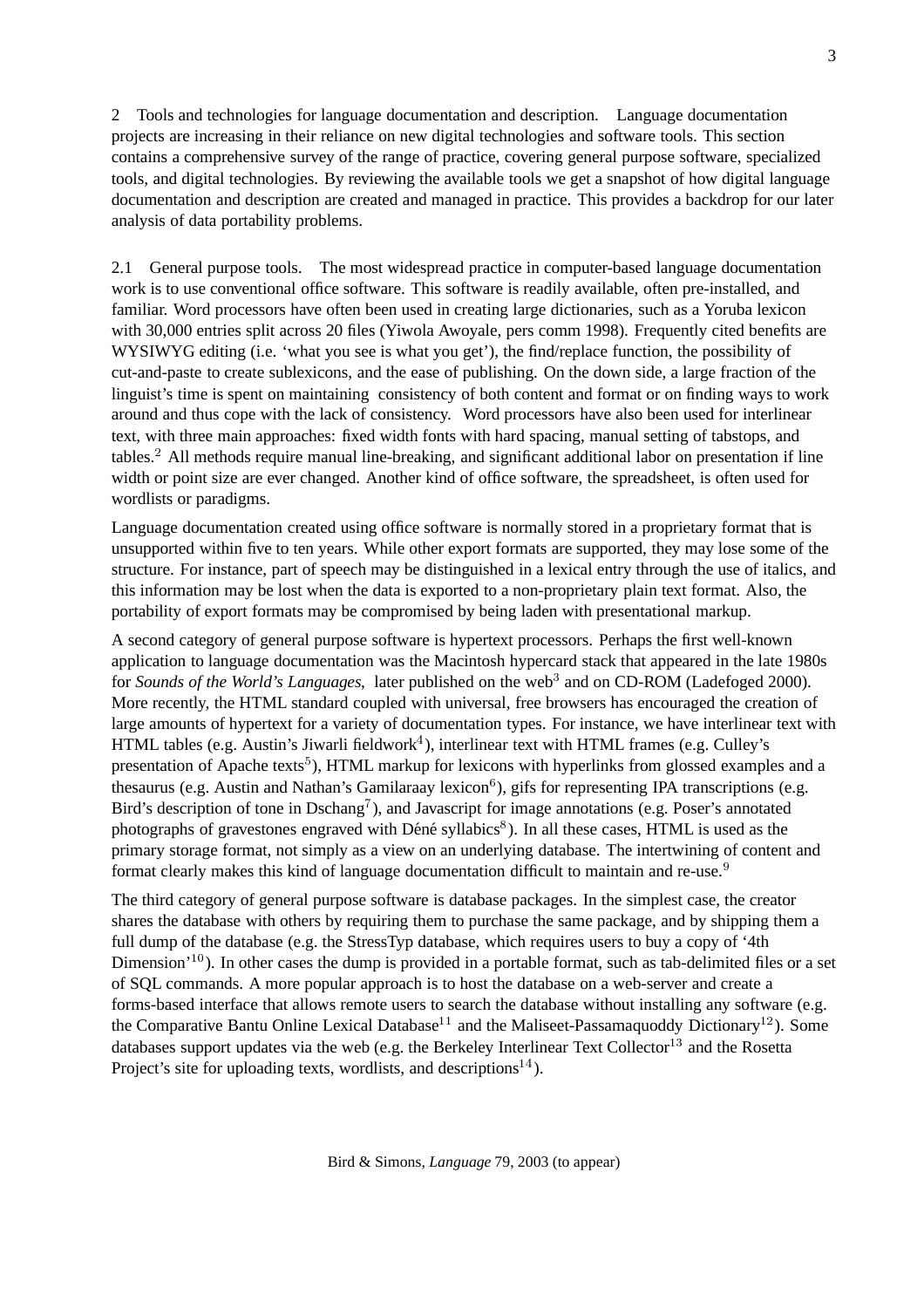2.2 Specialized tools. Over the last two decades, several dozen tools have been developed having specialized support for language documentation and description; a representative sample is listed here.<sup>15</sup>

Tools for linguistic data management include  $\text{Shoebox}^{16}$  and the Fieldworks Data Notebook.<sup>17</sup> Speech analysis tools include Praat<sup>18</sup> and SpeechAnalyzer.<sup>19</sup> Many specialized signal annotation tools have been developed, including CLAN,  $^{20}$  EMU,  $^{21}$  and the Annotation Graph Toolkit<sup>22</sup> (including TableTrans, InterTrans and TreeTrans). There are many orthographic transcription tools, including Transcriber<sup>23</sup> and MultiTrans.<sup>24</sup> There are morphological analysis tools, such as the Xerox finite state toolkit<sup>25</sup> and SIL's PC-Parse tools.<sup>26</sup> There are a wealth of concordance tools. Finally, some integrated multi-function systems have been created, such as LinguaLinks Linguistics Workshop.<sup>27</sup> The interested reader is referred to Antworth and Valentine (1998) for a full-length article on this topic.

In order to do their specialized linguistic processing, each of these tools depends on some model of linguistic information. All kinds of linguistic information – e.g. time-aligned transcriptions, interlinear texts, syntax trees, lexicons – require suitable data structures and file formats. Given that most of these specialized tools have been developed in isolation, the models and formats are typically incompatible. For example, data created with an interlinear text tool cannot be subsequently annotated with syntactic information without losing the interlinear annotations. When interfaces and formats are open and documented, it is occasionally possible to cobble the tools together in support of a more complex need. However, the result is a series of increasingly baroque and decreasingly portable approximations to the desired solution. In consequence, specialized computational support for language documentation and description is in a state of disarray.

2.3 Digital technologies. A variety of digital technologies are used in language documentation owing to sharply declining hardware costs. These include technologies for digital signal capture (audio, video, physiological) and signal storage (hard disk, CD-R, DVD-R, DAT, minidisc).

Software technologies are also playing an influential role as new standards are agreed. At the micro level we have the simple hyperlink, which can connect linguistic descriptions to underlying documentation, e.g. relating an analytical transcription to a recording. Hyperlinks streamline the descriptive process. Transcriptions can be checked with mouse clicks instead of unearthing an old tape or finding a speaker. Hyperlinks help to organize the documentation, bringing temporally and spatially separated documentation together, and permitting a single artifact to play a role in multiple descriptions. This continual rearrangement of evidence is an important part of the analytic process.

At the macro level, software technologies and standards have given rise to the internet which facilitates collaboration on the construction of language resources and low-cost dissemination of the results. Notably, it is portability problems that prevent the basic digital technologies from having their full impact. Thus, while the internet makes it easy to download a language resource, the would-be user may still face a daunting amount of set-up work before being able to derive full benefit from that resource. The download instructions for the Sumerian lexicon<sup>28</sup> illustrate the complexities (hyperlinks are underlined):

Download the Sumerian Lexicon as a Word for Windows 6.0 file in a self-extracting WinZip archive. Download the same contents in a non-executable zip file.

Includes version 2 of the Sumerian True Type font for displaying transliterated Sumerian. Add the font to your installed Windows fonts at Start, Settings, Control Panel, Fonts. To add the Sumerian font to your installed Windows fonts, you select File and Add New Font. Afterwards, make sure that when you scroll down in the Fonts listbox, it lists the Sumerian font. When you open the SUMERIAN.DOC file, ensure that at File, Templates, or at Tools,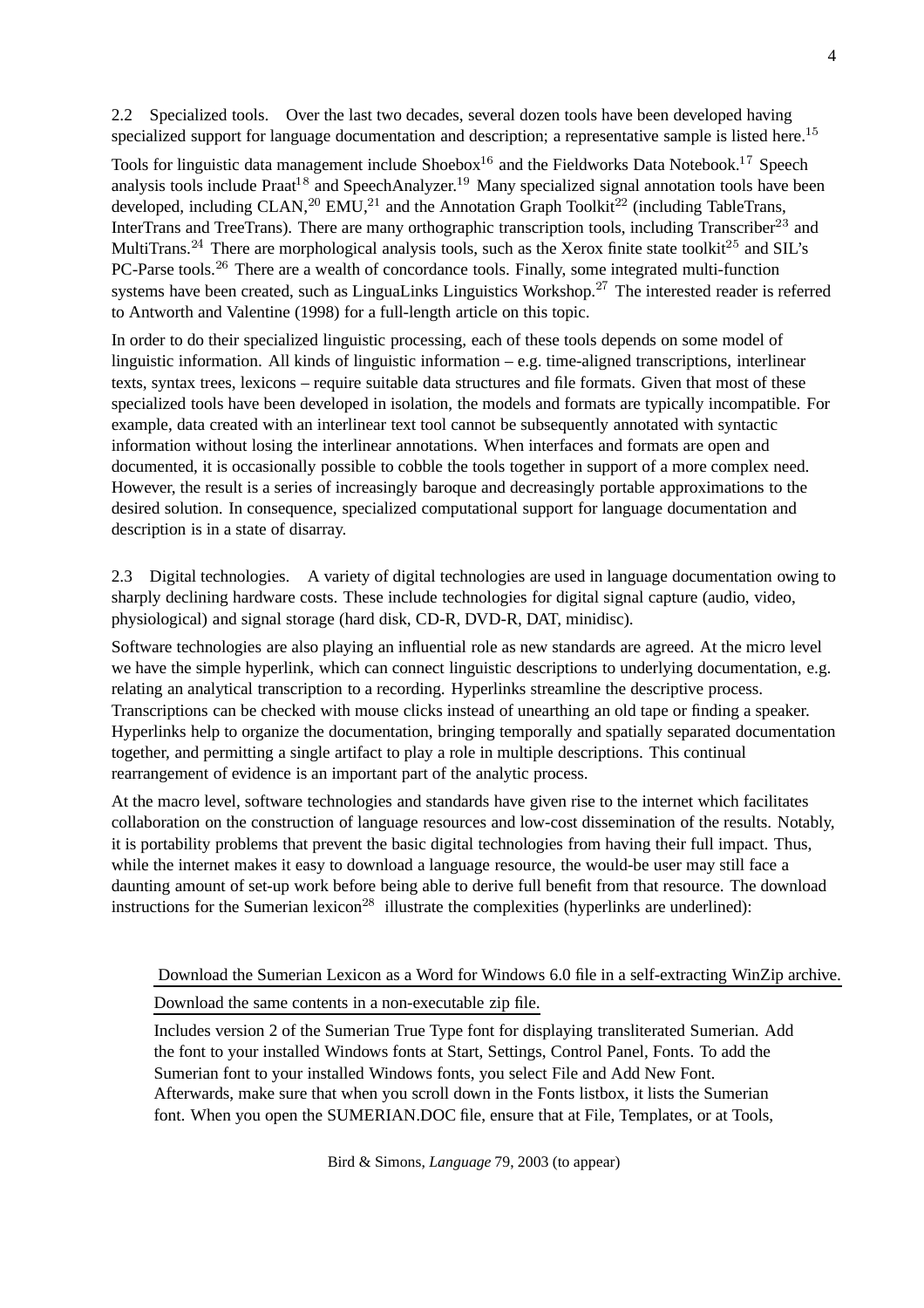Templates and Add-Ins, there is a valid path to the enclosed SUMERIAN.DOT template file. If you do not have Microsoft's Word for Windows, you can download a free Word for Windows viewer at Microsoft's Web Site.

Download Macintosh utility UnZip2.0.1 to uncompress IBM ZIP files. To download and save this file, you should have Netscape set in Options, General Preferences, Helpers to handle hqx files as Save to Disk. Decode this compressed file using Stuffit Expander. Download Macintosh utility TTconverter to convert the IBM format SUMERIAN.TTF TrueType font to a System 7 TrueType font. Decode this compressed file using Stuffit. Microsoft Word for the Macintosh can read a Word for Windows 6.0 document file. There is no free Word for Macintosh viewer, however.

The complexities illustrated in these download instructions are often encountered. Moreover, the ability of a technically savvy user to handle such complexities offers no guarantee that the software will actually work in that user's environment. For instance, the user could have a hardware or system software configuration that is substantially different than the one the resource was developed on. Clearly our technologies for storing and delivering language resources fall far short of our need for easy re-use.

2.4 Digital archives. Recently several new digital archives of language documentation and description have been established, such as the Archive of the Indigenous Languages of Latin America.<sup>29</sup> and the Rosetta Project's Archive of 1000 Languages.<sup>30</sup> These exist alongside older archives which are in various stages of digitizing their holdings, for instance: the Archive of the Alaska Native Language Center,  $31$  the LACITO Linguistic Data Archive,<sup>32</sup> and the US National Anthropological Archives.<sup>33</sup> These archives and many others are surveyed on the *Language Archives* page.<sup>34</sup> Under the aegis of OLAC, the *Open Language Archives Community*,<sup>35</sup> the notion of language archive has been broadened to include corpus publications by organizations like the Linguistic Data Consortium,  $36$  and archives of linguistic software like the Natural Language Software Registry.<sup>37</sup>

Conventional language archives face many challenges, the most significant being the unfortunate reality that data preservation is not as attractive to sponsors as data creation. Other challenges may include: identifying, adapting, and deploying digital archiving standards; setting up key operational functions such as processing digital submissions, offsite backup, and migration to new digital formats and media over time; supporting new access modes (e.g. search facilities) and delivery formats (e.g. streaming media); and obtaining the long-term backing of an established institution that can credibly commit to providing preservation and access over the long term.

Based on this brief and incomplete survey, we observe that there is an abundance of tools and technologies for language documentation and description. Our snapshot shows that the community is impressively adept at creating digital data. Yet the picture also reveals an embarrassing level of digital detritus. Expensive data cannot be re-used, or else it requires a major recycling effort to salvage the valuable pieces.

Computers are not to blame for all problems of portability in language documentation and description, however; many portability problems predate the digital era. No earlier generation of linguists was able to be confident of discovering, accessing, and interpreting all relevant language resources. While the digital revolution has exacerbated some portability problems, particularly in such areas as format, citation, and preservation, it has simultaneously provided new, promising solutions to these older open problems, along with efficient processes for geographically distributed communities to reach consensus about best practice. In the next section we consider an extensive collection of portability problems, encompassing both digital and non-digital practices, assessing the nature and scope of the issues under seven headings.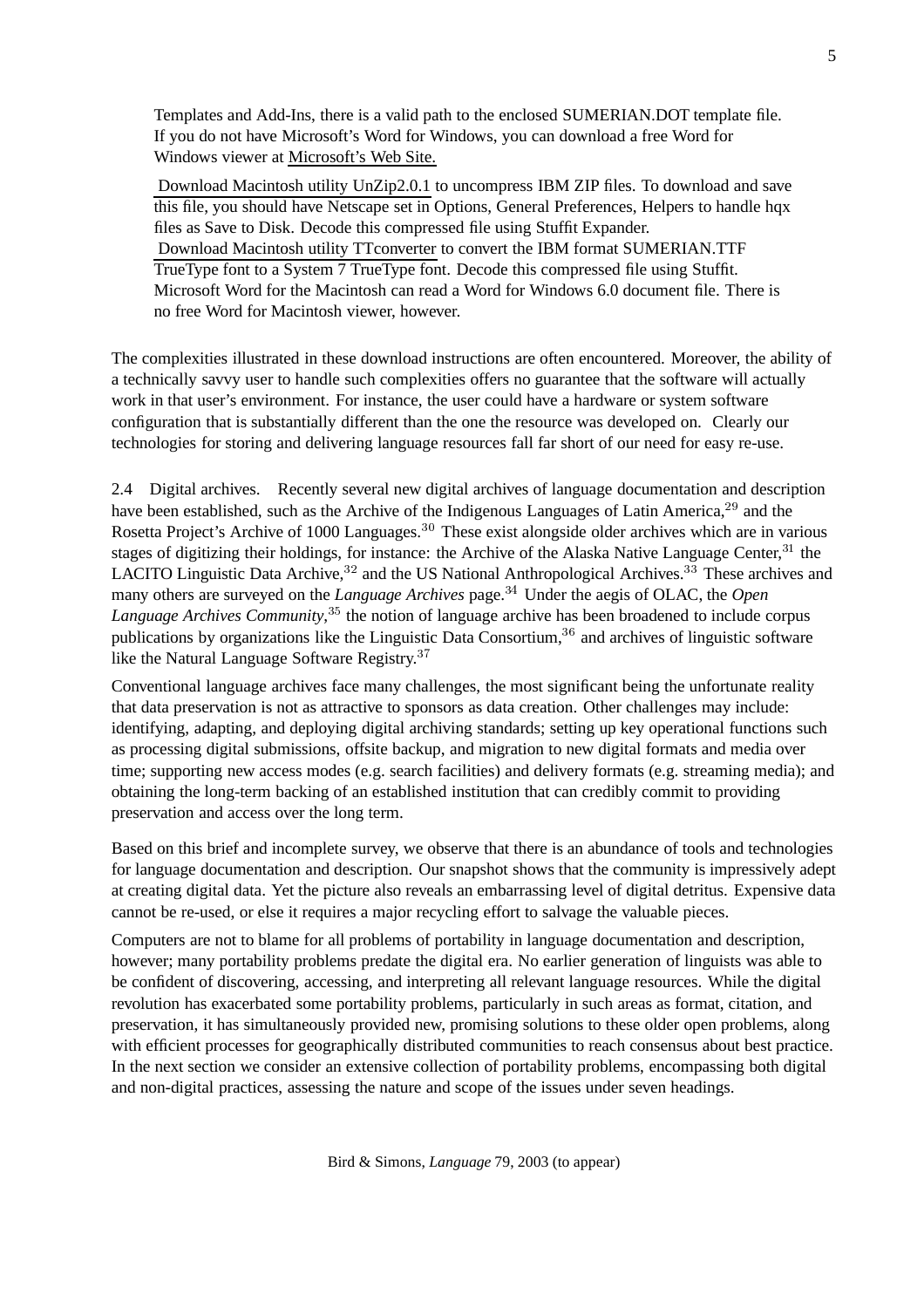3 Seven problem areas for portability. With the rapid uptake of new digital technologies described in <sup>x</sup>2, many creators of language documentation and description have turned a blind eye to the issue of portability. Unfortunately, as a direct consequence of this, the fruits of their labors are likely to be unusable within five to ten years. In this section we identify seven problem areas for the portability of language documentation and description. While the tone of the discussion is negative, a full and frank assessment is necessary before we can articulate the core values which are being compromised by current digital and non-digital practices.

3.1 Content. By content we mean the information content of the resource. The area of content involves three key concepts: the breadth and depth of *coverage*, *accountability* for conclusions reached in description, and the *terminology* used in description.

COVERAGE. The language documentation community has been active since the 19th century (even earlier in some cases $38$ ), collecting wordlists and texts, and writing descriptive grammars. With the arrival of the digital era, we can transfer the endeavor from paper to word processor and carry on as before. However, new technologies provide opportunities to create new kinds of language resources. We can make digital multimedia recordings of rich linguistic events, documenting endangered languages and genres, and fortuitously capturing items which turn out to be crucial for later analysis. However, even when extensive multimedia recordings are made, they may be of low quality (e.g. poor microphone placement, bad lighting), or they may not represent a balanced collection (e.g. 20 recordings of the same genre). Each of these weaknesses in coverage limits our ability to interpret the content. Many senses, collocations, and constructions will be missed or else unique, and we will not have a corpus from which we can draw reliable conclusions.

ACCOUNTABILITY. The content of a description is difficult to verify when it cannot be checked against the language documentation on which it is based. For example, if the reported phonetic transcription of a word contradicts the known phonotactic properties of the language, could this be a typographical error, a difference in transcription practice, or a bona fide exception? Similarly, incompatible descriptions cannot be reconciled when the documentation is unavailable. Without accountability, problems of interpretation may only be resolved by contacting the author or by locating speakers of the same speech variety (and that only when the point in question does not derive from the idiosyncratic performance of the original source), and these may present significant obstacles to the re-use of the language description. Accountability is also an issue for documentation: heavy editing of recorded materials may give an artificial or even misleading impression of the original linguistic event.

TERMINOLOGY. Many potential users of language data are interested in assimilating multiple descriptions of a single language to gain an understanding of the language which is as comprehensive as possible. Many users are interested in comparing the descriptions of different languages in order to apply insights from one analysis to the analysis of another language, or to test a typological generalization. However, two descriptions may be difficult to compare or assimilate because they have used terminology differently.

Language documentation and description of all types depend critically on technical notation and vocabulary, and ambiguous or unknown terms compromise portability. For instance, the symbols used in phonetic transcription have variable interpretation depending on the descriptive tradition: 'it is crucial to be aware of the background of the writer when interpreting an unexplained occurrence of [y]' (Pullum and Ladusaw 1986:168). In morphosyntax, the term 'absolutive' can refer to one of the cases in an ergative language, or to the unpossessed form of a noun as in the Uto-Aztecan tradition (Lewis et al. 2001:151), and a correct interpretation of the term depends on an understanding of the linguistic context.

The existence of variable or unknown terms leads to problems for retrieval. Suppose that a linguistic typologist wanted to search the full-text content of a large collection of data from many languages, in order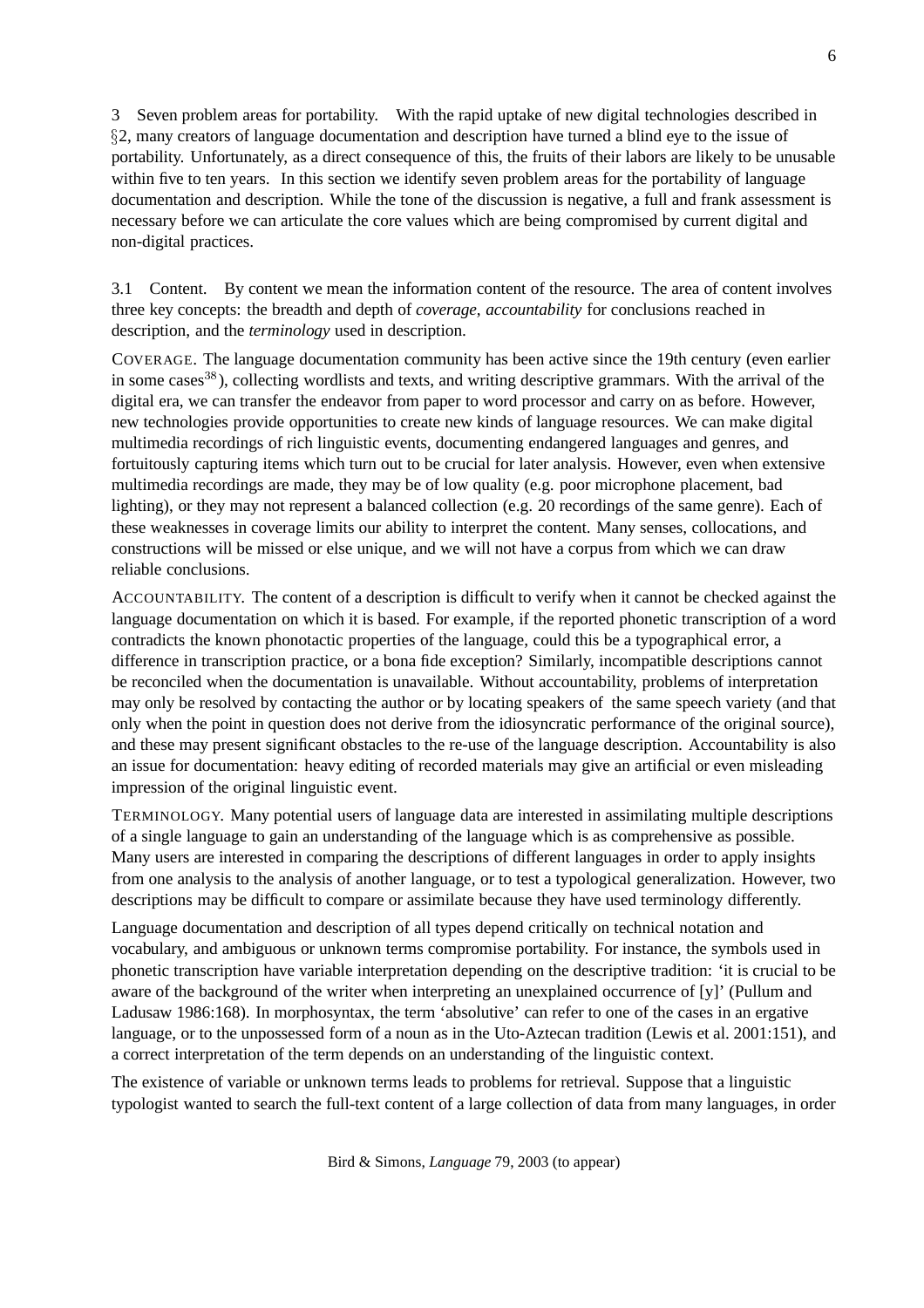to discover which languages have a particular trait. Since the terms are not standardized the user will discover irrelevant documents (low precision) and will fail to discover relevant documents (low recall). In order to carry out a comprehensive search, the user must know all the ways in which a particular phenomenon is described. Even once a set of descriptions are retrieved, users will generally not be able to make reliable comparisons between the descriptions of different languages without studying them in detail. We will return to this topic when we discuss the problem of discovery.

3.2 Format. By format we mean the manner in which the information is represented electronically. The area of format involves four key concepts: the *openness* of the format, the *encoding* of characters within textual information, the *markup* of structure in the information, and the *rendering* of information in human-readable displays.

OPENNESS. Language data frequently ends up in a secret proprietary format. To use such data one must typically purchase commercial software from the company that developed the format, then install it on the same hardware and under the same operating system as used by the person who created the data. By contrast, an open format is one for which the specifications are open to the public, and thus software is available from multiple sources (including non-commercial ones) and on multiple platforms.

ENCODING. Encoding is the property of textual data that has to do with how the characters are represented as numerical codes in storage (as opposed to how they are keyboarded, or how they are rendered on the screen (Becker 1984). This has been a perennial problem for linguists who need to encode characters that are not part of the standard character sets that are supported by common software, whether these be 'special' characters that occur in the orthographies of little-studied languages or symbols that are used in phonetic transcription. In the void left by the lack of standards, linguists have devised a variety of ingenious solutions, including using combinations of available characters to transliterate unavailable ones and devising new character sets that assign the needed characters to specific numerical codes. The portability of such solutions depends critically on the transmission of documentation that explains the encoding schemes. The emergence of Unicode<sup>39</sup> as a character encoding standard for all the major orthographic systems of the world (including the International Phonetic Alphabet) holds much promise. But even Unicode has portability problems when the characters linguists need are not covered by the standard and they are forced to use the Public Use Area to encode custom characters.

MARKUP. Markup is the property of textual data that has to do with how the information above the character strings themselves is represented. For instance, in a dictionary the markup has to do with identifying the various parts of the dictionary entries. The purpose of markup is to support format conversion, database storage, and query. In a word processor, a linguist might switch fonts (such as from normal face to bold face) to indicate a particular part of the entry (such as the part of speech), as shown in (1a). This is the least portable markup of all, since such binary formatting can easily be lost when the file format is converted. Another approach to markup using a conventional word processor is for the linguist to use punctuation marks in a disciplined way (e.g. putting square brackets around the part of speech in a lexical entry), as shown in (1b). However, when maintaining complex entries it is easy to introduce a formatting error (e.g. omitting a closing bracket), with unpredictable consequences for the software used for converting, storing or querying that data.

- (1) a. *chien* **n** dog.
	- b. chien: [n] dog.

A more robust approach to markup is to introduce special strings of characters (called markers or tags) into the stream of text. For instance, the Shoebox program uses markers that begin with backslash to mark the beginnings of information elements, as shown in (2).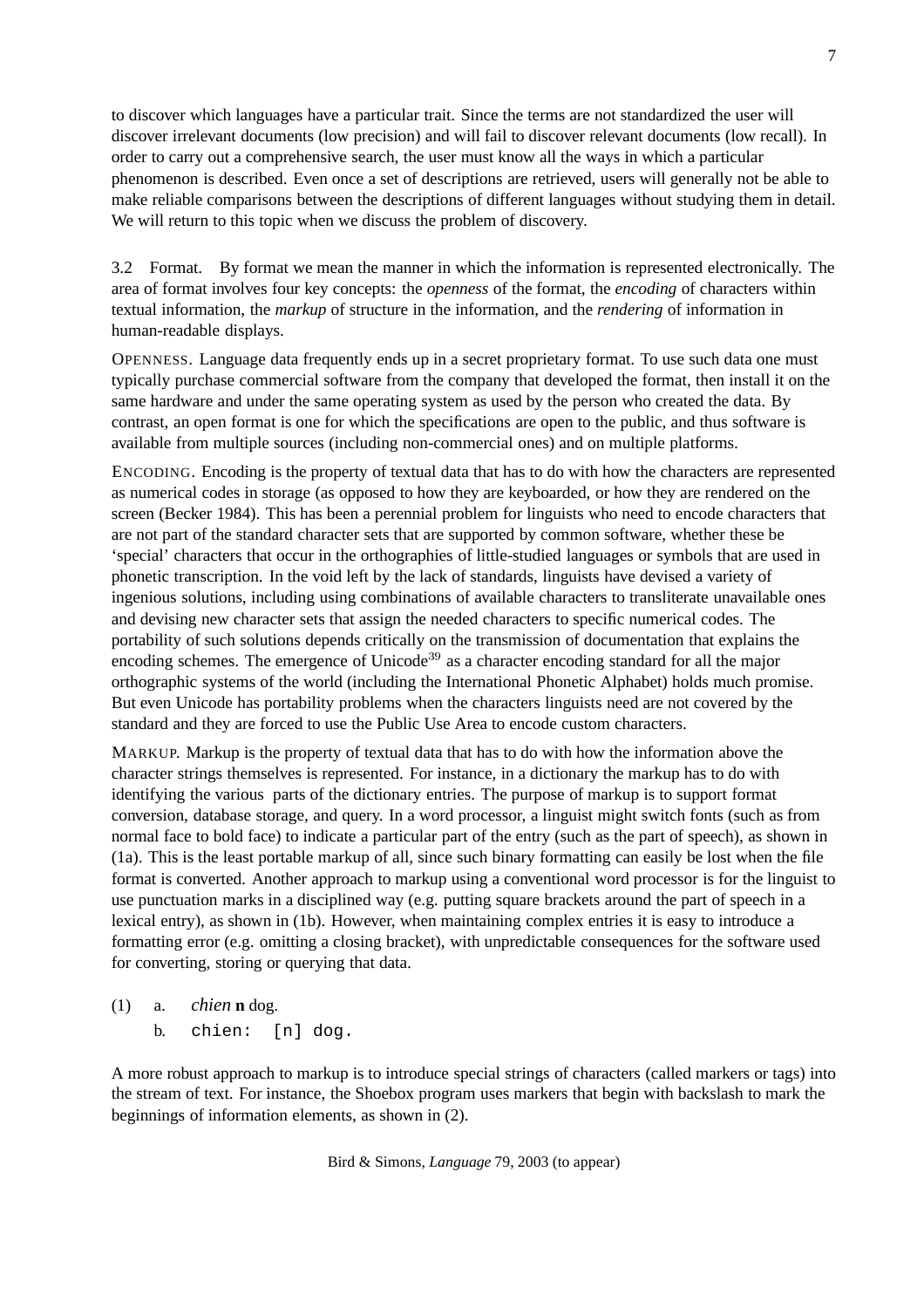(2) \ent chien \pos n \def dog

An even more robust approach to markup uses balancing tags to mark both the beginning and end of each information element. Two examples are shown in (3). These follow the markup convention first established in SGML, the Standard Generalized Markup Language, $40$  of placing tags in angle brackets and using slash within the tag to indicate the balancing end tag for the start tag of the same name.

```
(3) a. <p><font size=+1><i>chien</i>></font>
    <b>n</b> <font color=blue>dog.</font></p>
b. <entry>
      <headword>chien</headword>
      <pos>n</pos>
      <definition>dog</definition>
    </entry>
```
In markup systems there is a basic dichotomy between presentational versus descriptive markup (Coombs et al. 1987). In presentational markup, the markup tags document what the information is supposed to look like (e.g. an entry is formatted as a paragraph with the headword in italics one font size larger, with the part of speech in bold, and with the definition in blue), as in (3a). This example uses HTML, which is the most widely used system of presentational markup. It is portable with respect to preserving the appearance of information for human readers, but is not portable for the purpose of enabling computer systems to read the information and manipulate it consistently. For this, descriptive markup is needed in which the markup tags identify the pieces of information with respect to their function (e.g. an entry contains a headword, a part of speech, and a definition), as shown in (3b). This example illustrates  $XML<sub>i</sub><sup>41</sup>$  the Extensible Markup Language, which is now the most widely used system for implementing descriptive markup. The portability of descriptive markup may be limited when the system of markup is not documented. XML addresses this by supporting the formal definition of the markup scheme by means of a Document Type Definition (DTD) or an XML Schema (Bradley 2002).

RENDERING. It is a basic requirement of language resources that they should be presented to human readers in conventionally formatted displays (Simons 1998:§6). Both encoding and markup may lead to problems for rendering. Character encoding (the representation of characters in digital storage) causes problems for rendering when the fonts needed to view the textual information are not available. This problem is exacerbated when custom fonts are developed to support custom character sets. This is because the fonts themselves are a special kind of resource and are subject to a wide range of portability problems.

Markup may also cause problems for rendering. As we have seen, resources employ descriptive markup to maximize portability across computer systems and potential uses. However, such resources fail to cross the gap from computer to human if there is no meaningful way to display them.

3.3 Discovery. By discovery we mean the problem of finding digital resources in the first place. The area of discovery involves two key concepts: discovering the *existence* of a resource, and then judging the *relevance* of a discovered resource.

EXISTENCE. A given resource, even if it is of the highest quality, is of little practical value if the people who could benefit from it do not know that it exists. A large proportion of digital language resources (particularly of those resulting from linguistic field work) are only to be found in the linguist's personal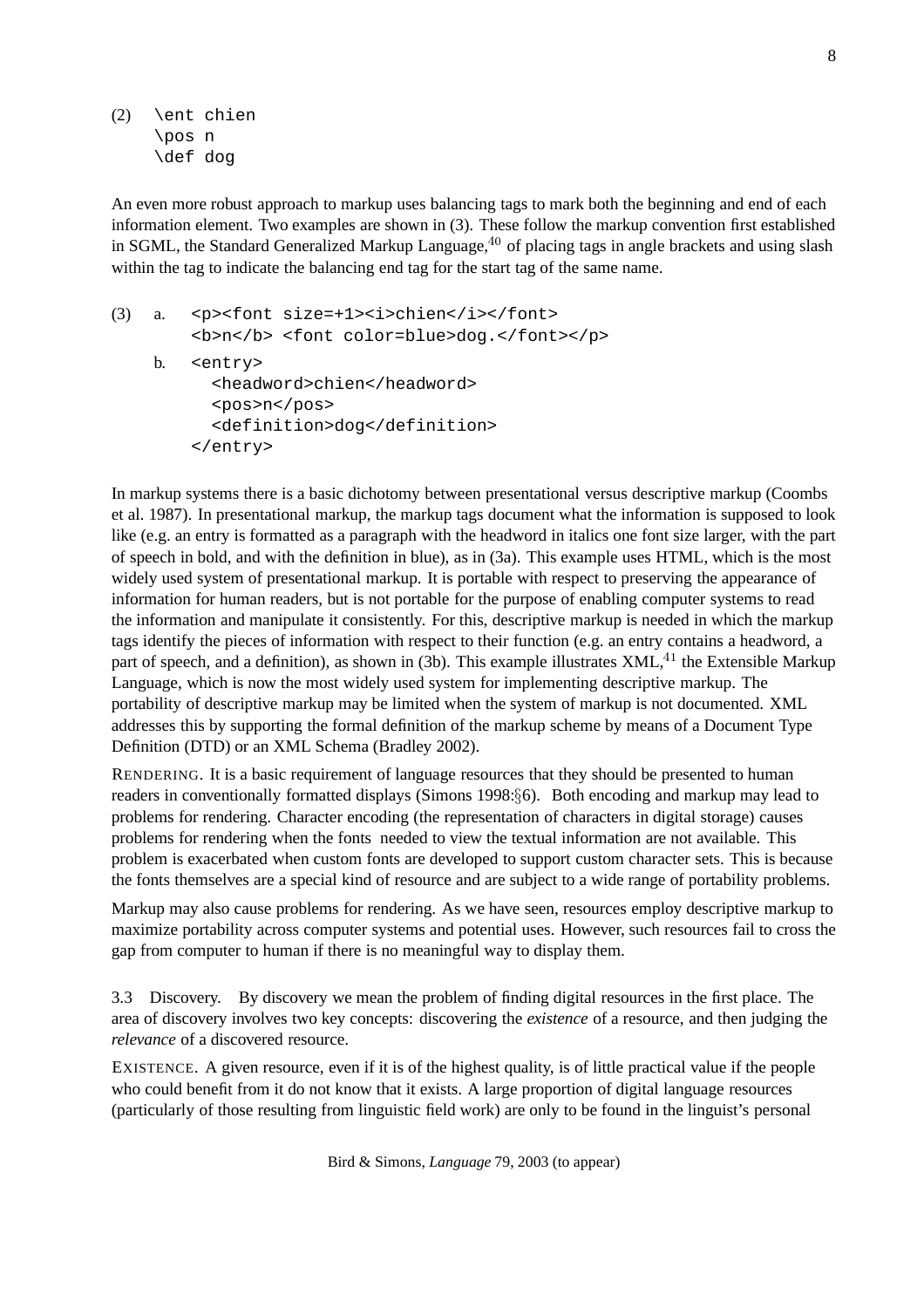collection of computer files, and have no publicly available metadescription that would permit someone else to find them. When resources are entered into an institutional collection that is properly organized and cataloged, they remain virtually inaccessible if that catalog may only be consulted in person at the host institution. Even when a catalog is available electronically over the internet, the resources remain hidden unless the catalog is formatted in such a way that web search engines can appropriately retrieve its contents. In many of these cases, successful discovery of language resources depends on word-of-mouth and queries posted to electronic mailing lists.

RELEVANCE. Merely knowing that a resource exists is insufficient; the potential user must be supplied with enough information in order to gauge the relevance of the resource. One may download a large resource only to discover that it is in an incompatible format. One may locate a binary file called dict.dat, then expend considerable effort to determine whether its content is relevant. Even where organized collections provide metadescription for subject language and linguistic type, they will typically use free text rather than a controlled vocabulary, reducing precision and recall in searching (cf. our discussion of terminology above).

3.4 Access. By access we mean issues relating to the way in which the potential user of a resource gains access to it. The area of access involves three key concepts: the *scope* of access that is granted, the *process* by which access is granted, and the *ease* with which access is obtained.

SCOPE OF ACCESS. In the past, primary documentation was usually not disseminated. To listen to a field recording it was often necessary to visit the laboratory of the person who collected the materials, or to make special arrangements for the materials to be copied and posted. Digital publication on the web alleviates this problem, although projects usually refrain from full dissemination by limiting access to a restrictive search interface. This means that only selected portions of the documentation can be downloaded, and that all access must use categories predefined by the provider. Lack of full access means that materials are not fully portable.

PROCESS FOR ACCESS. It sometimes happens that an ostensibly available resource turns out not to be available after all, because there is no process whereby it may be obtained. One may discover the resource because its creator cited it in a manuscript or an annual research report. Commonly, a researcher wants to derive recognition for the labor that went into creating primary language documentation, but does not want to make the materials available to others until deriving maximum personal benefit. Despite its many guises, this problem has two distinguishing features: someone draws attention to a resource in order to derive credit for it – 'parading their riches' as Mark Liberman (pers comm 2000) has aptly described it – and then applies undocumented or inconsistent restrictions to prevent access. The result may be frustration that a needed resource is withheld, leading to wasted effort or a frozen project, or to suspicion that the resource is defective and so must be protected by a smoke screen.

EASE OF ACCESS. Some resources are only disseminated on the web, making them difficult or impossible to access by people having a low-bandwidth connection or no connection at all. It may be particularly significant for communities that use endangered languages to have access to printed versions of language resources for use in efforts at language development and revitalization. In the case of multimedia resources, the absence of a low-bandwidth surrogate or a textual account of the content forces potential users to download and review the full resource in order to evaluate its suitability.

3.5 Citation. By citation we mean the problems associated with making bibliographic citations of electronic language documentation and description. The area of citation involves four key concepts: the ability to cite a resource in a *bibliography*, the *persistence* of electronic resource identifiers, the *immutability* of materials that are cited, and the *granularity* of what may be cited.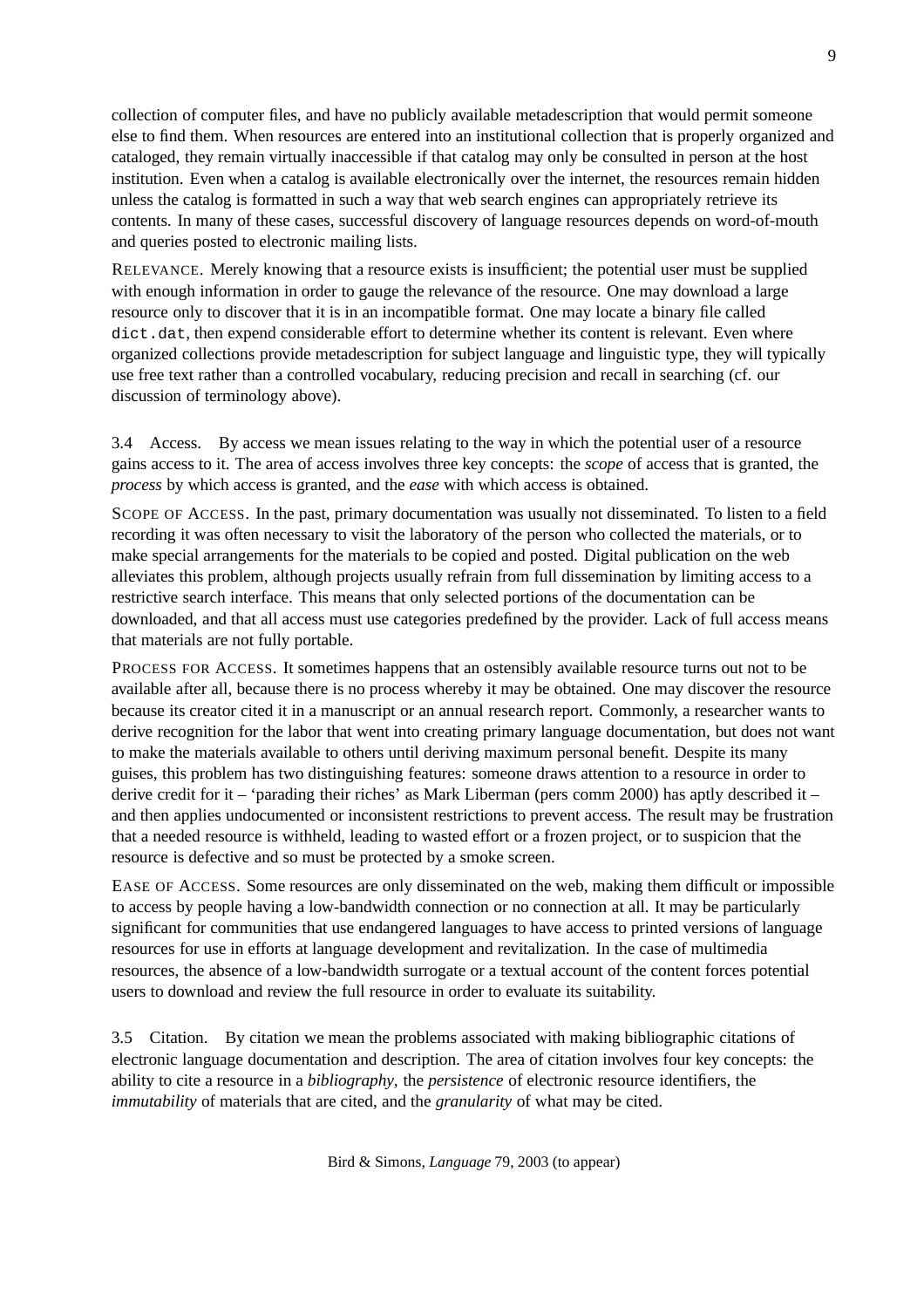BIBLIOGRAPHY. Research publications are normally required to provide full bibliographic citation of the materials used in conducting the research. Citation standards are usually high when citing conventional publications, but are much lower for citations of digital language resources. Many scholars do not know how to cite electronic resources; thus the latter are often incorrectly cited, or not cited at all. Consequently, it is difficult to discover what resource was used in conducting the research or, following the linkage in the reverse direction, to consult a citation index to discover all the ways in which a given resource has been used.

PERSISTENCE. Often a language resource is available on the web, and it is convenient to identify the resource by means of its uniform resource locator (URL) since this may offer the most convenient way to obtain the resource. However, URLs are notorious for their lack of persistence. They break when the resource is moved or when some piece of the supporting infrastructure, such as a database server, ceases to work.

IMMUTABILITY. Even if a URL does not break, the item that it references may be mutable, changing over time. Language resources published on the web are usually not versioned, and a third-party description based on some resource may cease to be valid if that resource is changed. This problem can be solved by archiving each version and ensuring that citations reference a particular version. Publishing a digital artifact, such as a CD, with a unique identifier, such as an ISBN, also avoids this problem.

GRANULARITY. Citation goes beyond bibliographic citation of a complete item. We may want to cite some component of a resource, such as a specific narrative or lexical entry. However, the format of the resource may not support durable citations to internal components. For instance, if a lexical entry is cited by a URL which incorporates its lemma, and if the spelling of the lemma is altered, then the URL will not track the change. In sum, the portability of a language resource suffers when incoming and outgoing links to related materials are fragile.

3.6 Preservation. By preservation we mean the problem of ensuring that digital resources remain accessible to future generations. The area of preservation involves three key concepts: the *longevity* of the format, the *safety* of resources from catastrophic loss, and the ongoing migration of resources to current physical and digital *media*.

LONGEVITY. The digital technologies used in language documentation and description greatly enhance our ability to create data while simultaneously compromising our ability to preserve it. Relative to paper copy which can survive for hundreds of years, and other media such as clay tablets which have lasted for millenia, digitized materials are evanescent because they are based on binary formats. The problem is exacerbated when they use a proprietary format that becomes obsolete within a few years (e.g. Microsoft Word 3.0). Presentational markup with HTML and interactive content with CGI, Javascript, and specialized browser plugins require future browsers and servers to be backwards-compatible. Worse still, primary documentation may be embodied in the interactive behavior of the resource (e.g. the gloss of the text under the mouse may show up in the browser status line, using the Javascript 'mouseover' effect). Consequently, digital resources – especially dynamic or interactive ones – often have a short lifespan, and typically become unusable three to five years after they cease to be actively maintained.

SAFETY. Language resources are stored on some physical medium or device (the *carrier*), such as paper, magnetic tape, and various kinds of disk (e.g. floppy disk, hard drive, compact disk). Many undesirable eventualities may befall such physical artifacts; they may be degraded, damaged, lost, stolen, or destroyed. Such problems are usually greater in the field, where accidents may be more common (e.g. canoes capsizing), and where there may be less protection from extremes of climate. If the resource is digital it may be deleted, overwritten, or corrupted. While the individual guardian of the resource may exercise great care with it, mistakes nevertheless occur. Other agents also come into play: the people who share,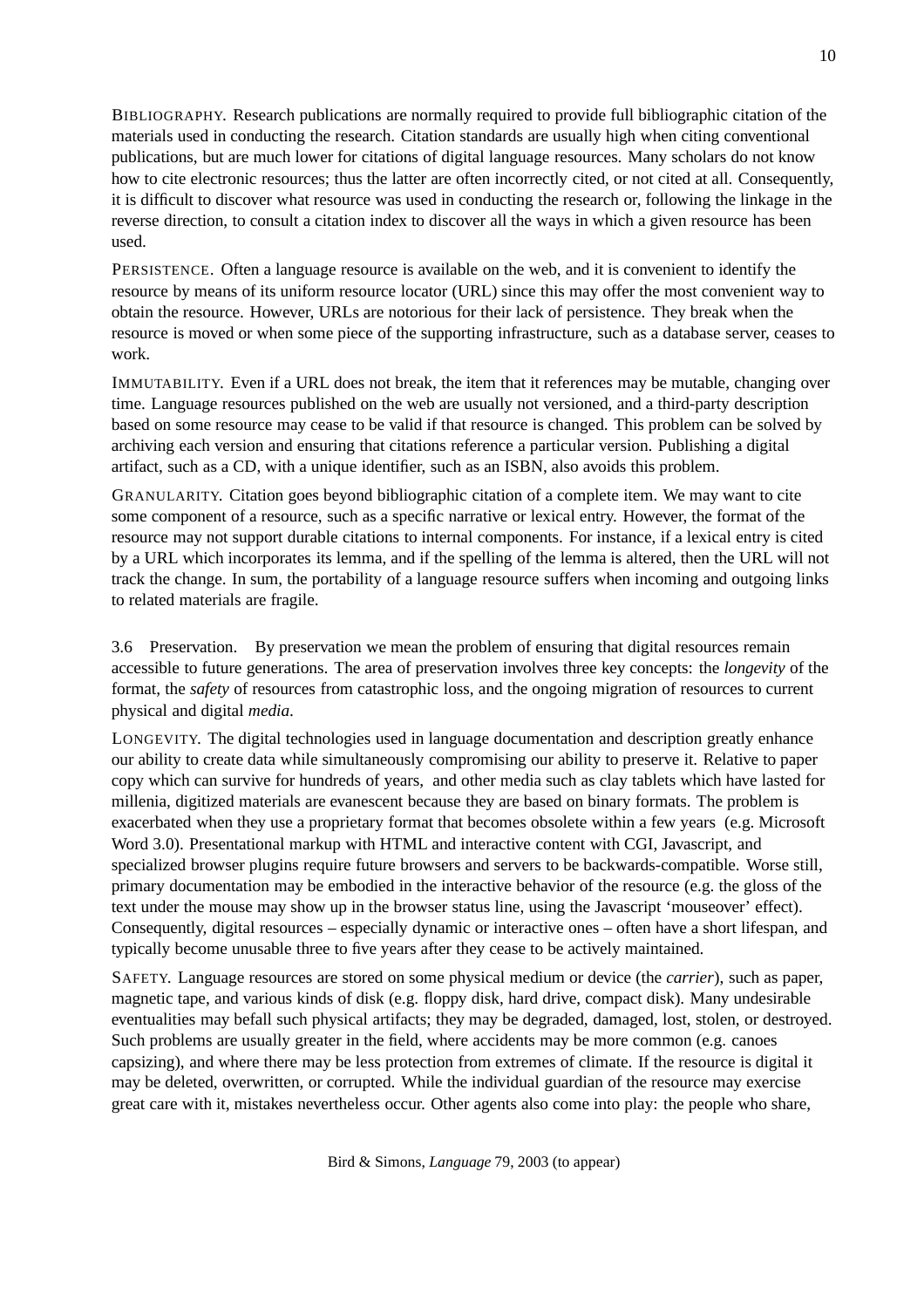manage, or repair the equipment; hostile third parties including thieves and computer viruses; political instability which may force sudden evacuation; elements of the environment such as dust, humidity, pests, mold, and power failure; catastrophes including fire, flood, lightning strike, and war; and natural disasters like earthquake, tornado, hurricane, tsunami, and volcanic eruption. A resource may suddenly cease to exist if no steps are taken to mitigate these risks by ensuring that another copy is in a safe location.

MEDIA. Digital storage media may become inaccessible due to the absence of supporting hardware (e.g. 5.25" floppy disks). While the problem of obsolete media predates the digital era (e.g. wax cylinder recordings), the problem has become more acute and is frequently noted in recent literature on digital archives: 'The lifespan of consumer physical digital media is estimated to be 5 years or less' (Cohen 2001); 'To date, none of the digital recording systems developed specifically for audio has achieved a proven stability in the market place, let alone in an archive.' (International Association of Sound and Audiovisual Archives 2001). Magnetic media degrade in quality over time, with the loss of signal strength and, in the case of tapes, deformation of the backing, hydrolysis in the binder (St-Laurent 1996), and the imposition of bleedthrough.

3.7 Rights. By rights we mean issues relating to what a potential user of a resource is permitted to do with the resource. The area of rights involves four key concepts: clarifying the *terms of use* for the resource, maximizing the public *benefit* of the resource, protecting any *sensitivity* that is inherent in the resource, and finding the proper *balance* between public benefits and protecting sensitivities.

TERMS OF USE. A variety of individuals and institutions may have intellectual property vested in a language resource, and there is a complex terrain of legal, ethical, and policy issues involved (Liberman 2000). In spite of this, most digital language data is disseminated without identifying the copyright holder and without any license delimiting the range of acceptable uses of the material. Often people collect or redistribute materials, or create derived works without securing the necessary permissions. While this is often benign (e.g. when the resources are used for research purposes only), the creator or user of the resource risks legal action, or having to restrict publication, or even having to destroy primary materials. To avoid any risk one must avoid using materials whose property rights are in doubt. In this way, the very lack of documented rights may restrict the portability of the language resource.

Sometimes resources are not made available on the web for fear that they will get into the wrong hands or be misused. However, this fear may be based on a confusion between dissemination medium and rights. The web supports secure data exchange between authenticated parties through data encryption. Copyright statements and user licenses can be used to restrict uses. More sophisticated models for managing digital rights are emerging (Iannella 2001). The application of these techniques to language resources is unexplored, and today we have an all-or-nothing situation in which the existence of any restriction tends to prevent access across the board.

BENEFIT. Researchers typically want the results of their work to benefit human knowledge and experience as widely as possible. When permission is obtained for collecting primary language documentation, however, restrictions may be imposed on who is allowed to use it, how they are allowed to use it, and the time period of use. Such restrictions may originate from various sources including the language community, the government agency that provides the research permit, or an institutional review board. While researchers may wish the results of their work to benefit the public, they may discover too late that legitimate but unanticipated uses by unforeseen users are unintentionally jeopardized when permissions are tightly circumscribed.

SENSITIVITY. Many individuals and institutions are sensitive about the collection, dissemination, and uses of that which, to the linguist, is neutral language documentation. The content of an oral discourse may contain sensitive personal, tribal, religious, or corporate information, or may be viewed as libel, breach of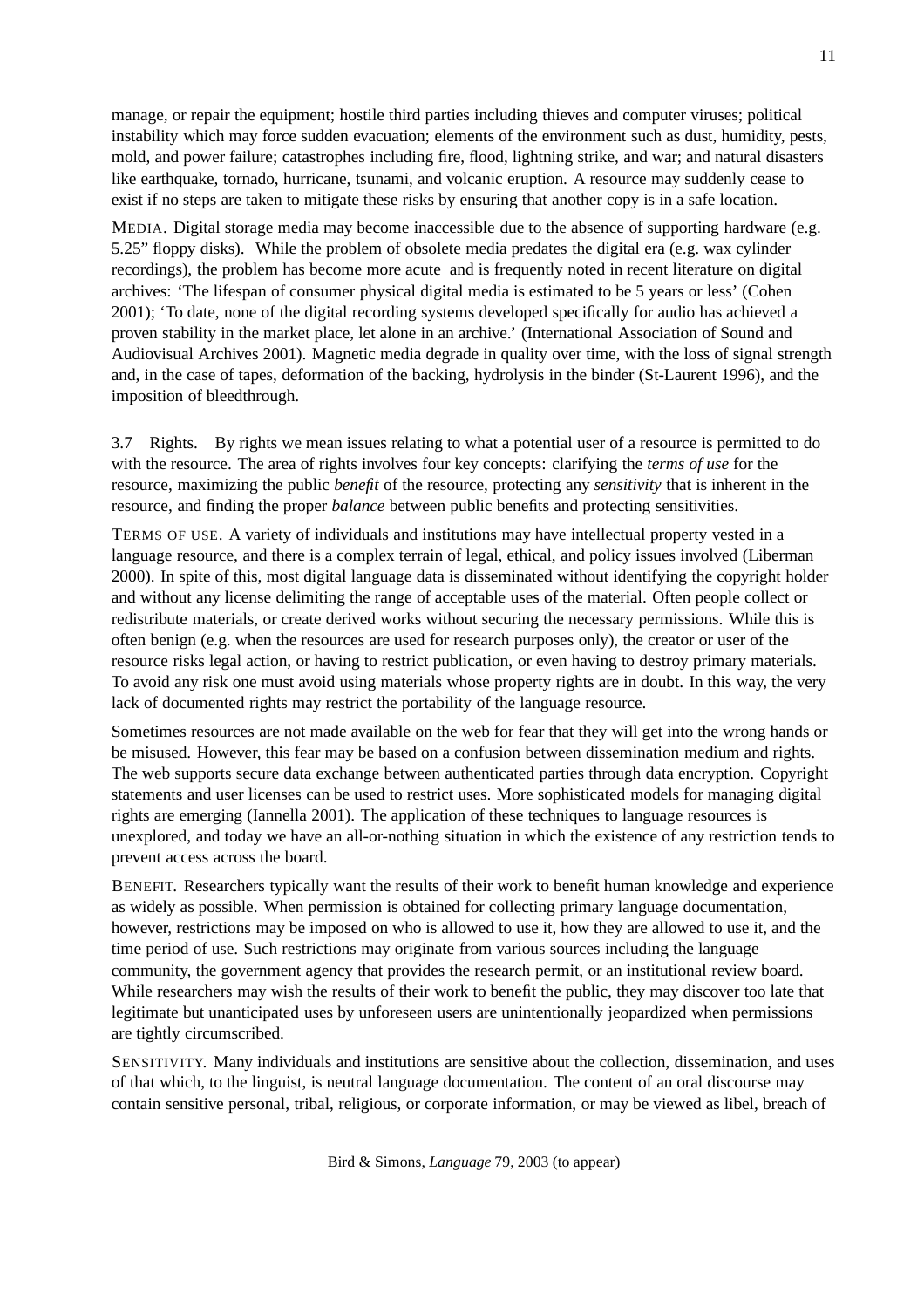confidence, or even treason by others. There is a perceived risk of commercial exploitation of language documentation which, in common with Western commercialization of indigenous music, may 'emphasize the exotic and the unexpected at the expense of the real substance' (Bebey 1997:1). Researchers may build a career on the data obtained from a language community without ever making the resources available in a form that benefits that community. Disregard for such sensitivities may compromise the standing or security of an individual or group, or may lead to the imposition of tighter access restrictions in the future (Wilkins 1992).

BALANCE. Access restrictions that protect a sensitive resource simultaneously limit the wider benefit that the resource may bring to human knowledge and experience. Researchers will typically want to maximize the wider benefit of the resource while protecting any sensitivities. The precise formulation of access restrictions, however, is often over-general, encompassing a greater time-span or a greater proportion of the resource than strictly necessary. It causes real problems when a sensitivity is stipulated without any time limit. An item that could never be accessed (including at no time in the future) would only be wasting space in an archive. The sensitivities inherent in a resource are often time-limited, e.g. by the lifetime of the individuals involved in creating it, or the remaining lifetime of an endangered language. Sometimes, sensitivities that pertain to some part of the linguistic documentation are assigned scope over an entire collection. For instance, when a portion of a video recording contains some sensitive material this may constitute grounds for withholding the entire recording. The sensitivity may be generalized from a recording to the associated linguistic description, such as transcripts, even though the transcripts themselves may contain no sensitive material. In the reverse direction it is also possible for sensitivities about the linguistic description to be generalized to the underlying documentation. The researcher may not be prepared to release the primary documentation until satisfied with the transcriptions, on the grounds that his or her career will benefit more if he or she has sole access to the primary documentation while conducting the research.

3.8 Special challenges for little-studied languages. Many of the problems reported above are exacerbated in the case of little-studied languages. The small amount of existing work on the language and the concomitant lack of established documentary practices and conventions may lead to especially diverse nomenclature. Inconsistencies within or between language descriptions may be harder to resolve because of the lack of significant documentation, the limited access to speakers of the language, and the limited understanding of dialect variation. Open questions in one area of description (e.g. the inventory of vowel phonemes) may multiply the indeterminacies in another (e.g. the transcription and interpretation of texts). More fundamentally, existing documentation and description may be virtually impossible to discover and access, owing to its sparse or fragmentary nature.

The acuteness of these portability problems for little-studied languages can be highlighted by comparison with well-studied languages. In English, published dictionaries and grammars exist to suit all conceivable tastes, and it therefore matters little, relatively speaking, if some of these resources are not especially portable. However, when there is only one available dictionary for a little-studied language, it must be pressed into a great range of services, and so portability becomes a major concern.

Another issue that is more vexing in the case of endangered languages is access. Access may be prevented by the choice of inappropriate media for dissemination. For instance, an endangered language dictionary published only on the web will not be accessible to speakers of that language who live in a village without electricity. In the reverse direction, when a collection of recordings is transcribed in a little-studied language but not interpreted into a major language, then the content of those recordings is inaccessible to the outside world.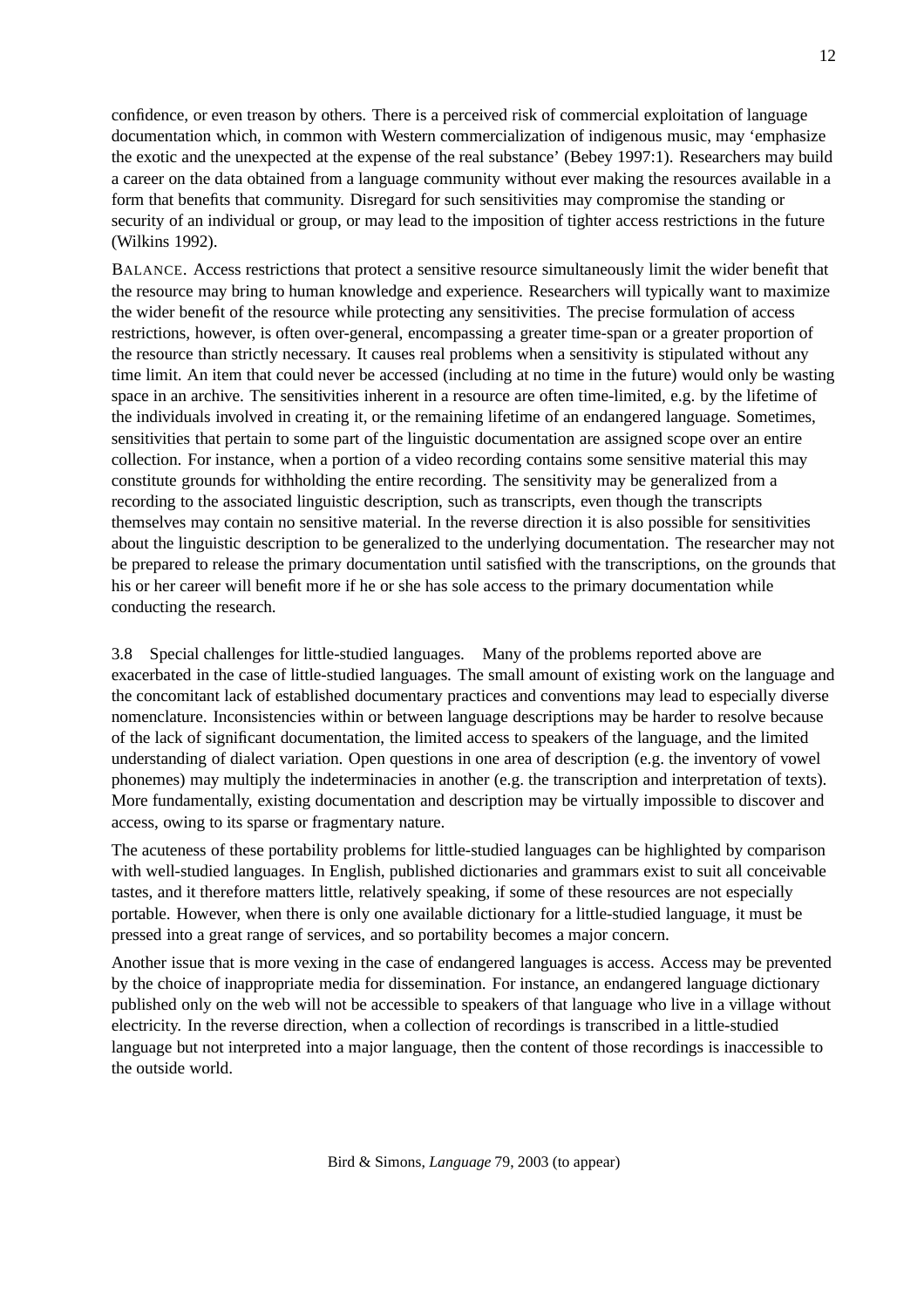Sensitivity issues are often more acute for endangered languages. The sensitivities of the speech community (to control vs. disseminate their language) may conflict with the sensitivities of the linguists documenting the language (to disseminate vs. tie up the documentation). In balancing sensitivities it is often helpful to distinguish description from documentation; researchers *create* descriptions, while they only *collect* documentation. In the case of pure documentation, such as a video recording of a linguistic event in which the researcher has no creative input, the sensitivity of the participants dominates any sensitivities of the researcher. In the case of pure description, such as a theoretical monograph on the language, the researcher's own sensitivities prevail. However, language resources such as grammars and analytical lexicons combine documentation and description. In such cases, resolving the conflicting sensitivities of the speech community and the linguists documenting the language will often depend on forging alliances and establishing shared goals.

This concludes our discussion of the portability problems in language documentation and description. The rest of this paper responds to these problems, by laying out the core values that constitute requirements for best practices  $(\S 4)$ , describing how the the Open Language Archives Community supports the process of identifying community-agreed best practices  $(\S5)$ , and by providing a comprehensive set of best practice recommendations  $(\S 6)$ .

4 Value statements. Best practice recommendations amount to a decision about which of several possible practices is best. As anthropologist Henry Bagish points out in his critique of cultural relativism, indiscriminate tolerance of every possible practice is paralyzing (Bagish 1983). He proposes a formula that permits objective, cross-cultural evaluation of competing practices, namely, 'If you value X, then A is better than B.' That is, before making a judgment as to which practice is better, one must clearly articulate the values that motivate the choice. If different parties can agree on the motivating values, then they should be able to come to agreement on the evaluation of competing practices.

In this section of the paper, we articulate the values that motivate the recommendations for best practice that are offered in  $\S6$ . Our use of 'we' in the value statements is meant to include readers and members of the wider language resources community who share these values. Note that these statements do not necessarily reflect an official position of the Linguistic Society of America.

4.1 Content. COVERAGE. We value comprehensive documentation, especially for little-studied languages. Thus the best practice is one that establishes a record that is sufficiently broad in scope, rich in detail, and authentic in portrayal that future generations can experience and study the language, even when no speakers remain.

ACCOUNTABILITY. We value the ability of researchers to verify language descriptions. Thus the best practice is one that provides the documentation that lies behind the description.

TERMINOLOGY. We value the ability of users to compare two resources by virtue of their terminology. Thus the best practice is one that makes it easy to identify the comparable aspects of unrelated resources.

4.2 Format. OPENNESS. We value the ability of any potential user to make use of a language resource without needing to obtain unique or proprietary software. Thus the best practice is one that puts data into a format that is not proprietary.

ENCODING. We value the ability of users of a resource to understand the textual characters that are used in the resource, even in the absence of a font that can correctly render them. Thus the best practice is one that fully documents what the character codes in the resource represent.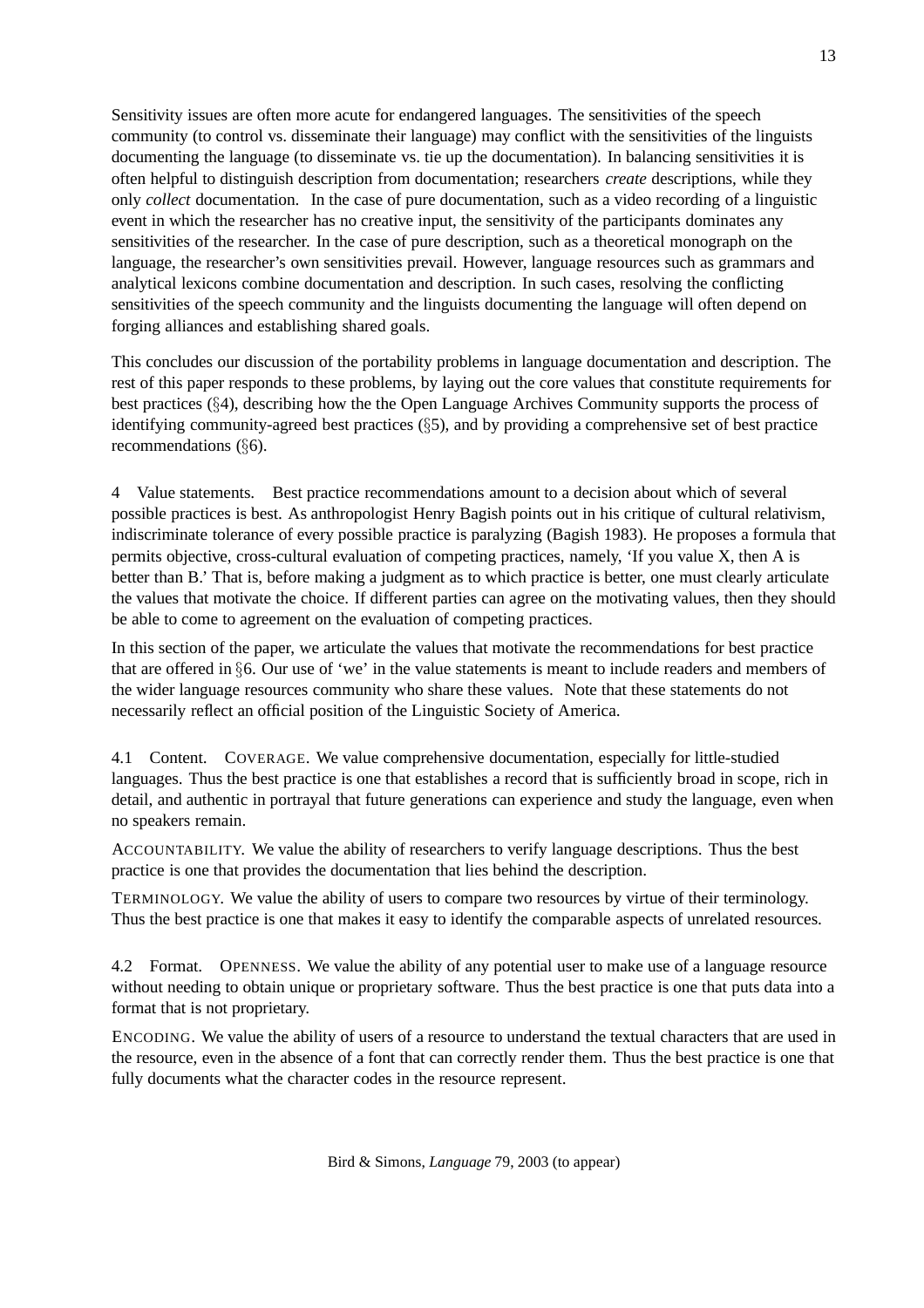MARKUP. We value the ability of users of a resource to be able to write programs that can process or present the information in novel ways. Thus the best practice is one that represents all of the information using a transparent descriptive markup, rather than in procedural code or in presentational markup.

RENDERING. We value the ability of users of a resource to be able to read the content of the information in a conventional presentation form. Thus the best practice is one that supplements the information resource with all the auxiliary software resources that are needed to render it for display.

4.3 Discovery. EXISTENCE. We value the ability of any potential user of a language resource to learn of its existence. Thus the best practice is one that makes it easy for anyone to discover that a resource exists.

RELEVANCE. We value the ability of potential users of a language resource to judge its relevance without first having to obtain a copy. Thus the best practice is one that makes it easy for anyone to judge the relevance of a resource based on its description.

4.4 Access. SCOPE OF ACCESS. We value the ability of any potential user of a language resource to access the complete resource, not just a limited portion of it or a limited interface to it. Thus the best practice is one that makes it easy for users to obtain a complete copy of the resource.

PROCESS FOR ACCESS. We value the ability of any potential user of a language resource to follow a well-defined procedure to obtain a copy of the resource. Thus the best practice is one in which there is a clearly documented procedure by which users may obtain a copy of the resource.

EASE OF ACCESS. We value the ability of potential users to access a version of a language resource from whatever location they are in, even where the available computational infrastructure may be limited. Thus the best practice is one that makes it possible for users to access some version of the resource regardless of physical location and access to computational infrastructure.

4.5 Citation. BIBLIOGRAPHY. We value the ability of users of a resource to give credit to its creators, as well as to learn the provenance of the sources it is based on. Thus the best practice is one that makes it easy for electronic language documentation and description to be cited.

PERSISTENCE. We value the ability of users of language resources to locate an instance of the resource, even though its actual location or filename might change. Thus the best practice is one that archives resources with identifiers that are independent of location or file name.

IMMUTABILITY. We value the ability of users to cite a language resource without that resource changing and invalidating the citation. Thus the best practice is one that makes it possible for users to cite particular versions that never change.

GRANULARITY. We value the ability of potential users to cite the component parts of a language resource. Thus the best practice is one that ensures each sub-item of a resource has a durable identifier.

4.6 Preservation. LONGEVITY. We value ongoing access to language resources over the very long term. Thus the best practice is one that stores resources in formats that are likely to remain usable for generations to come.

SAFETY. We value ongoing access to language resources over the very long term. Thus the best practice is one that stores copies of resources in multiple locations so as to ensure against the catastrophic loss of copies in just one location.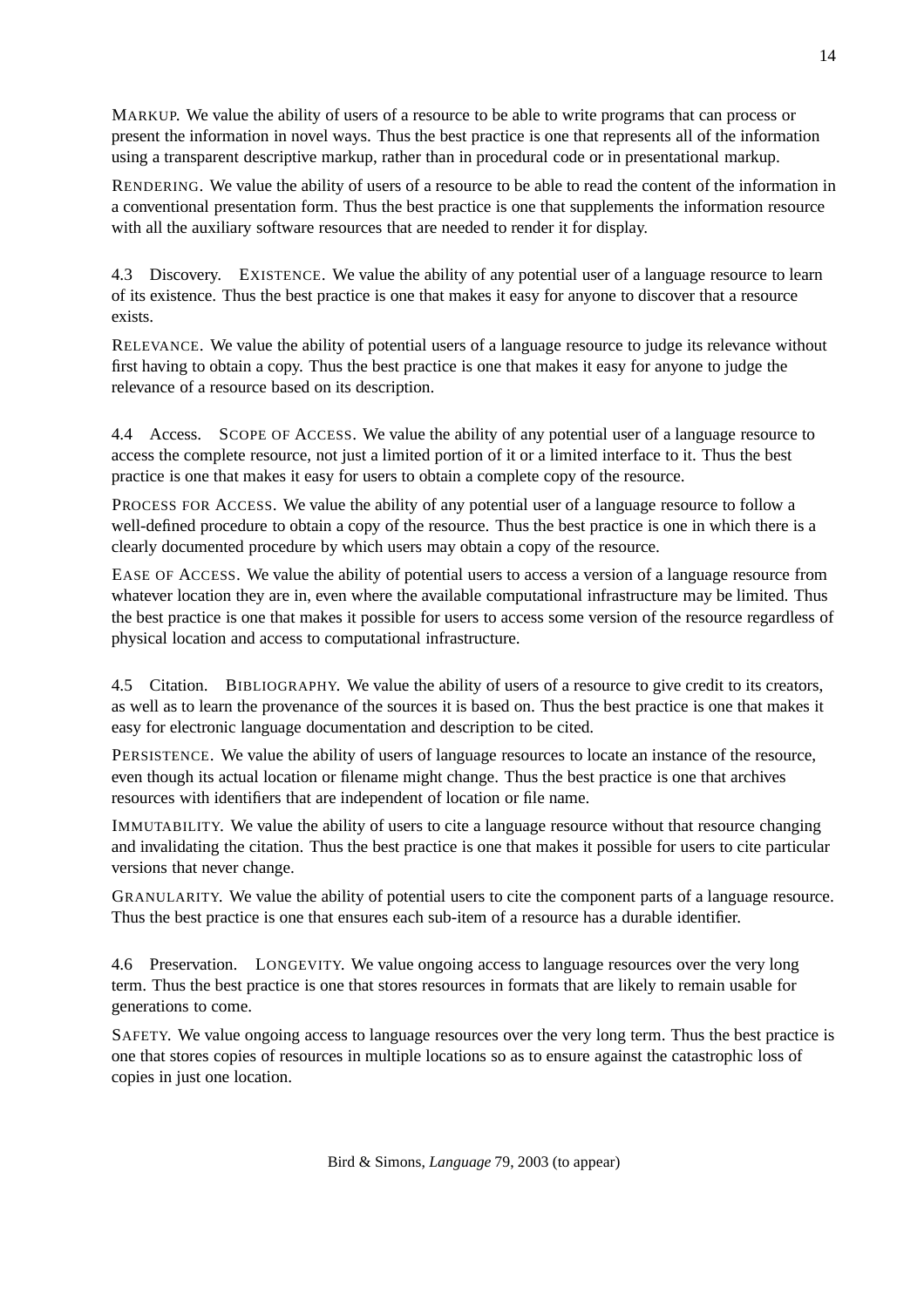MEDIA. We value ongoing access to language resources beyond the life-span of any particular storage medium. Thus the best practice is one that migrates resources to new physical and digital media before the ones they are stored in become unusable.

4.7 Rights. TERMS OF USE. We value the ability of potential users of a language resource to understand any restrictions on its permissible use before they begin to use it. Thus the best practice is one that clearly states the terms of use as part of the resource package.

BENEFIT. We value the maximal application of language resources toward the benefit of human knowledge and experience. Thus the best practice is one that does not hinder the fair use of a language resource for scientific, educational, humanitarian, or other non-commercial uses.

SENSITIVITY. We value the rights of the contributors to a language resource. Thus the best practice is one that protects any sensitivities stipulated by the contributors.

BALANCE. We value the potential long-term benefits of a resource, even when sensitivities prevent its dissemination in the near term. Thus the best practice is one that clearly identifies the nature of a sensitivity and associates it with an explicit time frame.

This concludes our presentation of value statements. These statements lead us to propose the detailed best-practice recommendations listed in  $66$ . Before proceeding to these recommendations we give a brief overview of OLAC, which provides structures to support the elaboration and implementation of such recommendations.

5 OLAC, the Open Language Archives Community. While this paper sketches a set of values and practices designed to enhance the portability of digital language documentation and description, it is ultimately the community that must work out the details and reach a consensus. A community that can fill this role has already begun to form, and we describe it in this section. In  $\S6$  we list detailed best practice recommendations of the kind we expect this community to generate.

In December 2000, an NSF-funded workshop on Web-Based Language Documentation and Description, held in Philadelphia, brought together a group of nearly 100 language software developers, linguists, and archivists who are responsible for creating language resources in North America, South America, Europe, Africa, the Middle East, Asia, and Australia (Bird and Simons 2000). The outcome of the workshop was the founding of the Open Language Archives Community (OLAC), $42$  with the following purpose:

OLAC, the Open Language Archives Community, is an international partnership of institutions and individuals who are creating a worldwide virtual library of language resources by: (i) developing consensus on best current practice for the digital archiving of language resources, and (ii) developing a network of interoperating repositories and services for housing and accessing such resources.

Today OLAC has over 20 participating archives in five countries, with over 30,000 records describing language resource holdings. The OLAC gateway at the LINGUIST List site<sup>43</sup> permits users to search the contents of all archives from a single location, before being directed to the website of the individual archive for information about how to obtain the resource. Anyone in the wider linguistics community can participate, not only by using the search facilities, but also by documenting their own resources, or by helping create and evaluate new best practice recommendations.

The technical infrastructure for OLAC is built on a framework, developed within the digital libraries community by the Open Archives Initiative,  $44$  which has two components: a metadata standard (DCMI 1999) and a metadata harvesting protocol (Lagoze et al. 2002). These standards define how data providers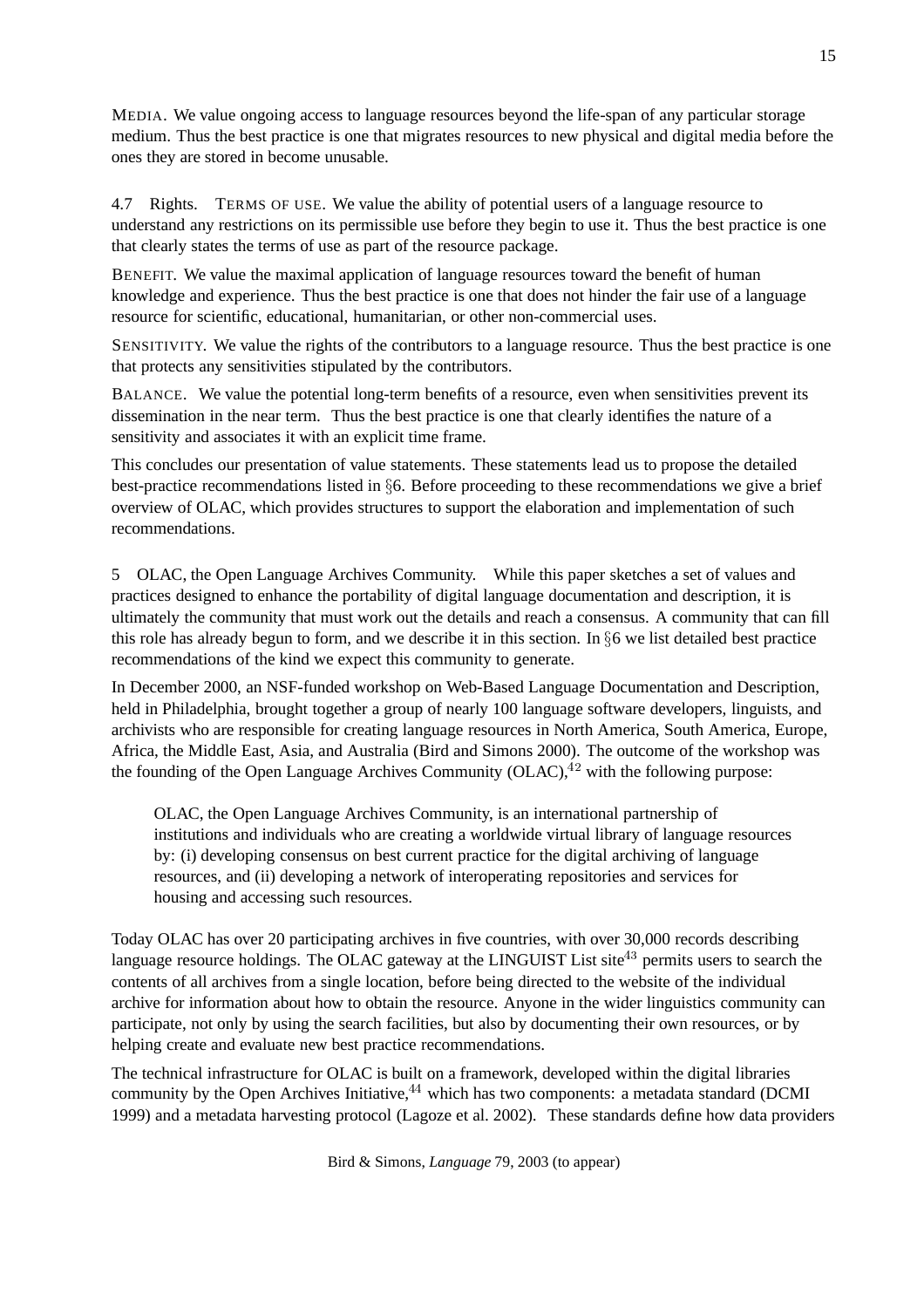– the institutions that want to make their resources known – publish metadata about their holdings, and how service providers – the institutions that want to provide value-added services for an entire community – can harvest the metadata and add it to the information pool that their service is based on. The OLAC versions of these standards, namely the OLAC Metadata standard and the OLAC Repositories standard, are designed to address the particular needs of language archiving (Bird and Simons 2003; Simons and Bird 2003a,b).

'Metadata' is structured data about data – descriptive information about a physical object or a digital resource. Library card catalogs represent a well-established type of metadata, and they have served as collection management and resource discovery tools for decades. The OLAC Metadata standard (Simons and Bird 2002a) defines the elements to be used in metadata descriptions of language archive holdings, and how such descriptions are to be disseminated using XML descriptive markup for harvesting by service providers in the language resources community. The OLAC metadata set contains the 15 elements of the Dublin Core metadata set (DCMI 1999), plus several refined elements that capture information of special interest to the language resources community. In order to improve recall and precision when searching for resources, the standard also defines a number of controlled vocabularies for descriptor terms. The most important of these is a standard for identifying languages (Simons 2000).

The OLAC Repositories standard (Simons and Bird 2002c) defines the protocol by which service providers query web-accessible repositories to harvest the metadata records they publish. Any other site may use the protocol to collect metadata records in order to provide a service, such as offering a union catalog of all archives or a specialized search service pertaining to a particular topic. To facilitate widespread discovery of the resources held in OLAC archives, all OLAC metadata is mapped to the more general purpose Dublin Core metadata set and disseminated to the digital libraries community at large; it is also mapped to an HTML format to facilitate indexing by web search engines. In the same way more specialized metadata formats, such as the 'IMDI' format for fine-grained description of linguistic field recordings<sup>45</sup> can be mapped to OLAC metadata for dissemination to the wider language resources community.

In addition to this technical infrastructure, OLAC also provides simple infrastructure to support the interaction among the human participants of the Open Language Archives Community. The OLAC Process standard (Simons and Bird 2002b) defines: (i) the governing ideas of OLAC, including a summary statement of its purpose, vision, and core values; (ii) the organization of OLAC, in terms of the groups of participants that play key roles: coordinators, advisory board, council, participating archives and services, working groups, and participating individuals; and (iii) the operation of OLAC, in terms of a document process that defines how documents are generated and how they progress from one status to the next along the five-phase life cycle of development, proposal, testing, adoption, and retirement.

This last aspect of the OLAC Process (i.e. the document process) is already leading to new standards and best practice recommendations. In the future, we envision best practices for a variety of players, including linguists, archivists, developers, and sponsors. By participating in the OLAC Process – setting up working groups, reviewing current practices, formulating best practice recommendations, and forging a consensus in the wider community through cycles of review and revision – the community that creates and uses digital language documentation and description will move forward to a new era of highly portable language resources.

Now that we have described suitable community infrastructure for developing best practice recommendations, we move on to present a substantial collection of our own recommendations. By presenting them here we do not intend to bypass the consensus-building process, but rather to stimulate widespread discussion leading to better, more carefully articulated recommendations.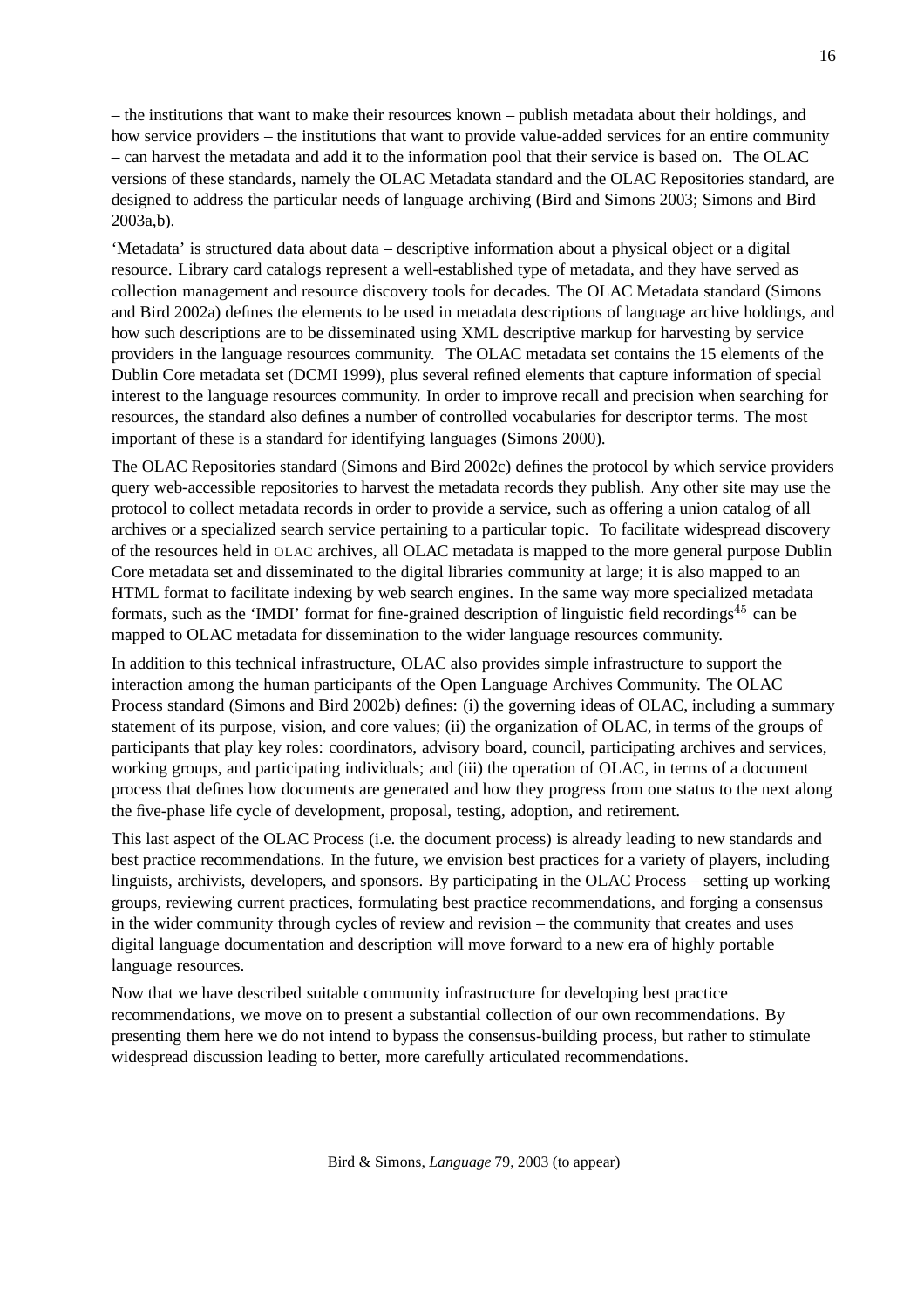6 Best practice recommendations. This section recommends best practices in support of the values set out in <sup>x</sup>4. These guidelines need to be fleshed out in more detail by the language resources community. Note that these statements do not necessarily reflect an official position of the Linguistic Society of America.

- 6.1 Content.
- (1) COVERAGE.
	- a. Make rich records of rich interactions, especially in the case of endangered languages or genres.
	- b. Document the 'multimedia linguistic field methods' that were used.

## (2) ACCOUNTABILITY.

- a. Provide the full documentation on which language descriptions are based. For instance, a grammar is based on a text corpus.
- b. When texts are transcribed, provide the primary recording (without segmenting it into clips).
- c. Transcriptions should be time-aligned to the underlying recording in order to facilitate verification.
- d. When recordings have been significantly edited, provide the original recordings to guarantee authenticity of the materials.
- (3) TERMINOLOGY.
	- a. Map the terminology and abbreviations used in description to a common ontology of linguistic terms.
	- b. Map the element tags used in descriptive markup to a common ontology of linguistic terms.
	- c. Map the symbols used in transcription to phonological descriptors that are mapped to a common ontology of linguistic terms.

## 6.2 Format.

- (4) OPENNESS.
	- a. Store all language documentation and description in formats that are open (i.e. whose specifications are published and non-proprietary).
	- b. Prefer formats supported by software tools available from multiple suppliers.
	- c. Prefer formats with free tools over those with commercial tools only.
	- d. Prefer published proprietary formats, e.g. Adobe Portable Document Format (PDF) and MPEG-1 Audio Layer 3 (MP3), to secret proprietary formats, e.g. Microsoft formats.

## (5) ENCODING.

- a. Encode the characters with Unicode.
- b. Avoid Private Use Area characters, but if they are used document them fully.
- c. Document any 8-bit character encodings.
- d. Document any scheme used to transliterate characters.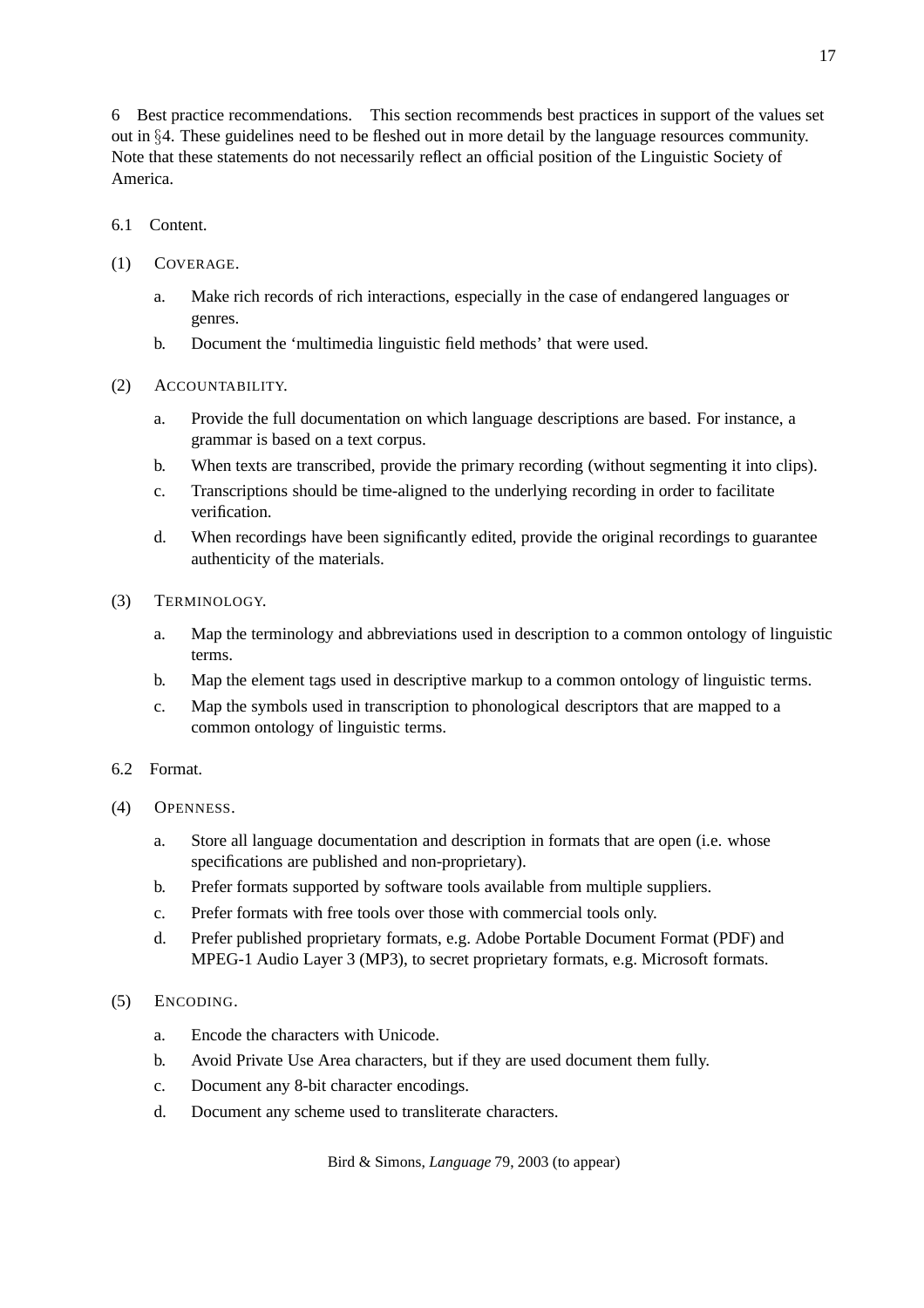- (6) MARKUP.
	- a. Prefer descriptive markup over presentational markup.
	- b. Prefer XML (with an accompanying DTD or Schema) over other schemes of descriptive markup.
	- c. If the XML DTD or Schema is not a previously archived standard, archive it. Give each version a unique identifier.
	- d. If a descriptive markup scheme other than XML is used, prepare and archive a document that explains the markup scheme.
	- e. When a resource using descriptive markup is archived, reference the resource to the archived version of the definition of the associated markup format.
	- f. If punctuation and formatting are used to represent the structure of information, document how they are used.
- (7) RENDERING.
	- a. If the fonts needed to appropriately render the resource are not commonly available, archive them and reference the resource to the archived version of the needed fonts.
	- b. Provide one or more human readable version of the material, using presentational markup (e.g. HTML) or other convenient formats. Proprietary formats are acceptable for delivery as long as the primary documentation is stored in a non-proprietary format.
	- c. If you have used stylesheets to render the resource, archive them as well.

N.B. Format is a critical area for the definition of best practices. We propose that recommendations in this area be organized by type (e.g. audio, image, text), possibly following the inventory of types identified in the Dublin Core metadata set.<sup>46</sup>

- 6.3 Discovery.
- (8) EXISTENCE.
	- a. List all language resources with an OLAC repository.
	- b. Any resource presented in HTML on the web should contain metadata with keywords and description for use by conventional search engines.
- (9) RELEVANCE.
	- a. Follow the OLAC recommendations on best practice for describing language resources using metadata, especially concerning language identification and linguistic data type. This will ensure the highest possibility of discovery by interested users in the OLAC union catalog hosted by Linguist.<sup>47</sup>
- 6.4 Access.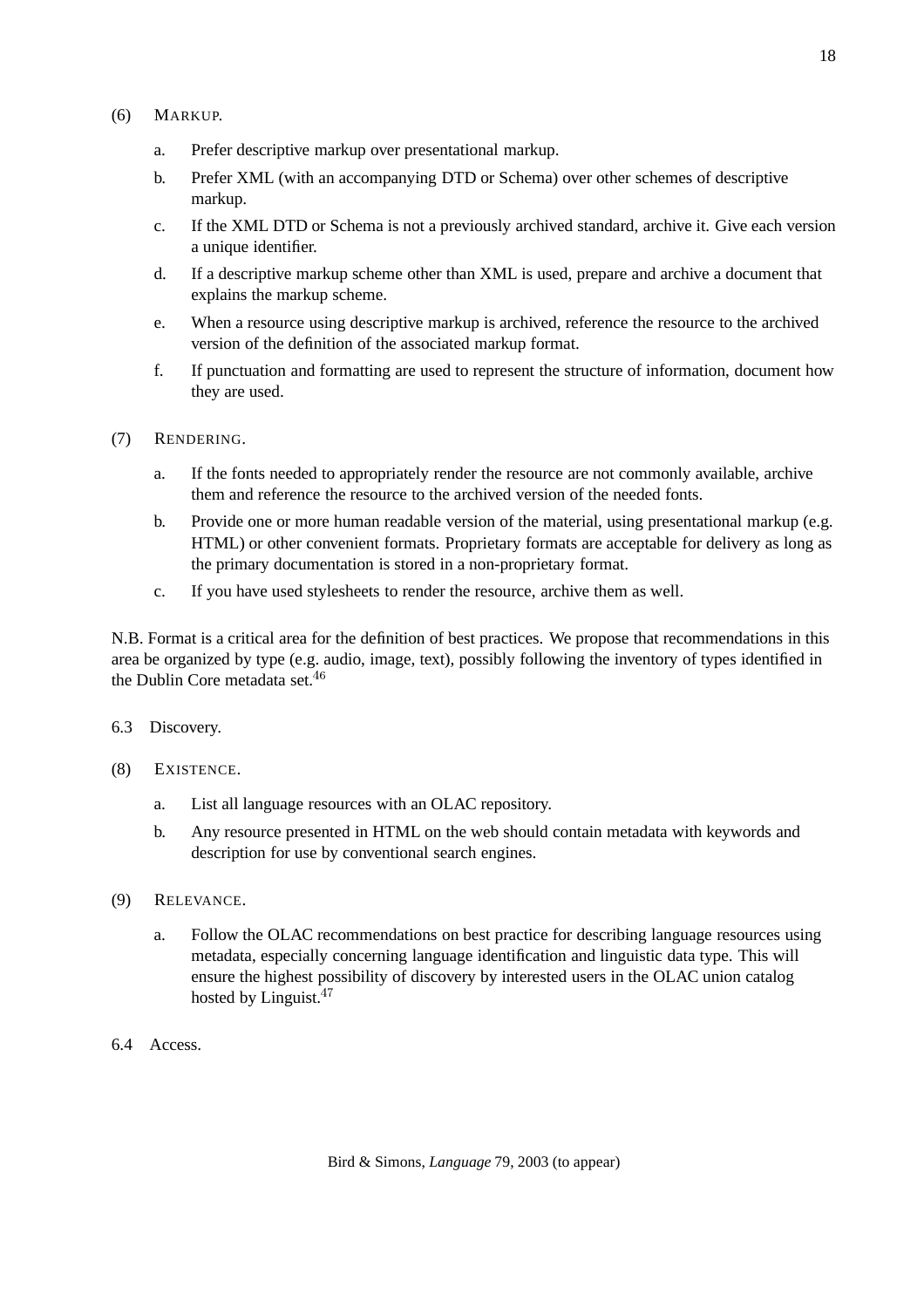- (10) SCOPE OF ACCESS.
	- a. Publish complete primary documentation, providing a documented method by which anyone may obtain the documentation.
	- b. Publish documentation and description in such a way that users can gain access to the files to manipulate them in novel ways. (That is, do not just publish through a fixed user interface like a web search form, or a fixed presentation view like a PDF file.)
	- c. Transcribe all recordings in the orthography of the language (if one exists).
- (11) PROCESS FOR ACCESS.
	- a. Document the process for access as part of the metadata, including any licenses and charges.
	- b. Document all restrictions on access as part of the metadata.
	- c. For resources not distributed over the web, document the expected delivery time.
	- d. For resources not distributed over the web, publish online surrogates that are easy for potential users to access and evaluate.
- (12) EASE OF ACCESS.
	- a. Publish digital resources using appropriate delivery media, e.g. web for small resources, and CD or DVD for large resources.
	- b. Provide low-bandwidth surrogates for multimedia resources, e.g. publish MP3 files corresponding to large, uncompressed audio data.
	- c. Provide transcriptions for extended recordings to facilitate access to the relevant section.
	- d. For little-studied languages where the speech community has limited web access, publish print versions to facilitate access by the community, and provide a written account of any multimedia content using a major language.
- 6.5 Citation.
- (13) BIBLIOGRAPHY.
	- a. Furnish complete bibliographic data in the metadata for all language resources created.
	- b. Provide complete citations for all language resources used.
	- c. Provide instructions on how to cite an electronic resource from the collection as part of the web site for a digital archive (e.g. see the instructions on SIL's Electronic Working Papers site<sup>48</sup>).
	- d. Use the metadata record of a language resource to document its relationship to other resources (e.g. in the OLAC context, use the Relation element).
- (14) PERSISTENCE.
	- a. Ensure that resources have a persistent identifier, such as an ISBN, an OAI identifier, or a Digital Object Identifier.<sup>49</sup>
	- b. Ensure that a persistent identifier resolves to an online instance of the resource, or else to detailed online information about how to obtain the resource.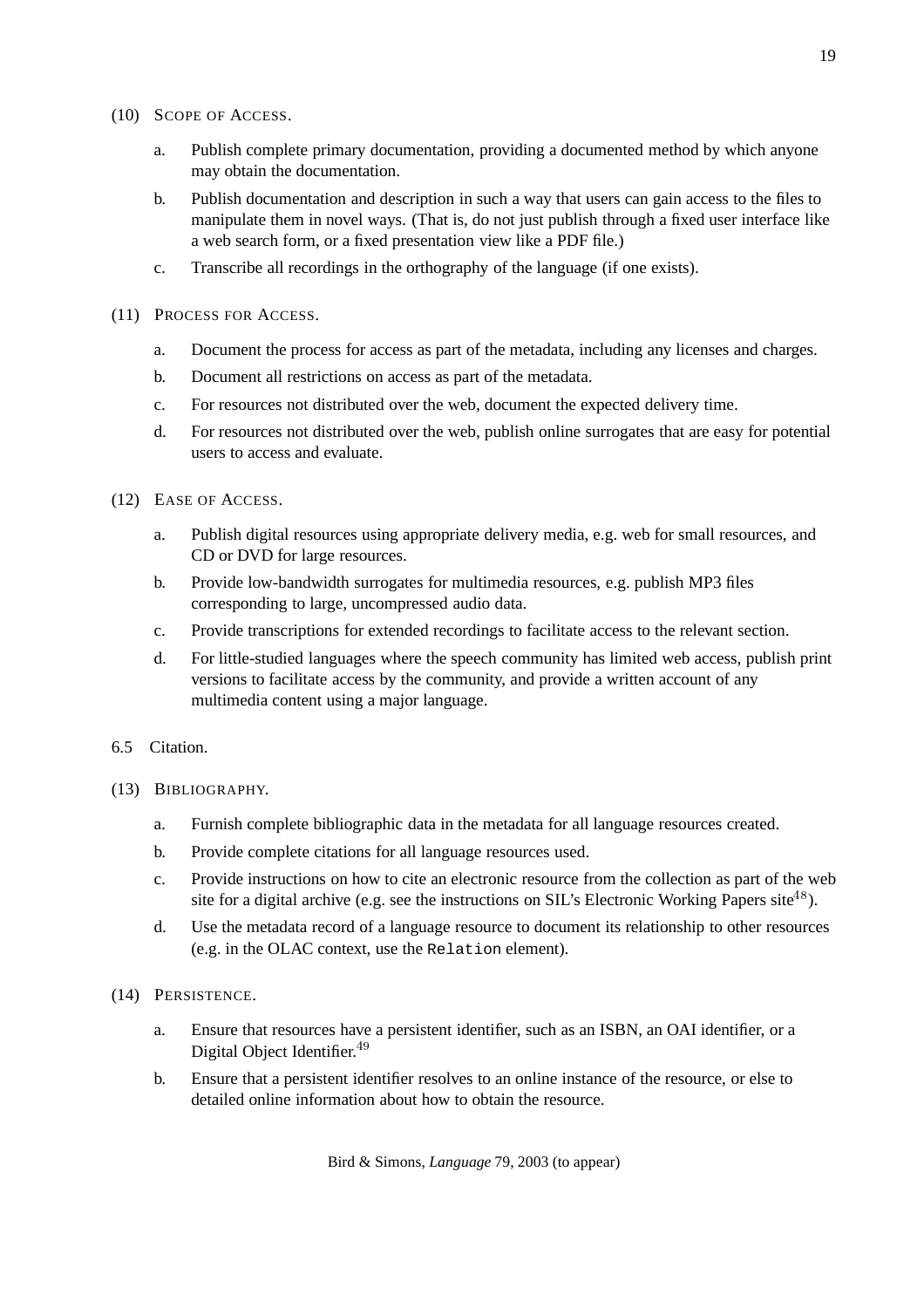#### (15) IMMUTABILITY.

- a. Provide fixed versions of a resource, either by publishing it on a read-only medium, or by submitting it to an archive which ensures immutability.
- b. Distinguish multiple versions with a version number or date, and assign a distinct identifier to each version.

### (16) GRANULARITY.

- a. Provide a formal means by which the components of a resource may be uniquely identified.
- b. Take special care to avoid the possibility of ambiguity, such as arises when lemmas are used to identify lexical entries, and where multiple entries can have the same lemma.

6.6 Preservation. Many organizations have published detailed recommendations concerning the archival preservation of paper, audio, video, and images. Readers are referred to: the Library of Congress Preservation Directorate<sup>50</sup> which has recommendations concerning paper and images (Library of Congress) 1995, 2001); the UNESCO Archives Portal<sup>51</sup> which has a section on preservation and conservation, including a reader on audiovisual archives with a focus on the practical needs of audiovisual archivists in developing countries (Harrison 1996); the International Association of Sound and Audiovisual Archives<sup>52</sup> which has published recommendations for audio preservation (International Association of Sound and Audiovisual Archives 2001); The Council on Library and Information Resources<sup>53</sup> which publishes a series of reports containing chapters on audio and video preservation (Brylawski 2002; Cohen 2001; Wactlar and Christel 2002); The Conservation Online (CoOL) website<sup>54</sup> with the most comprehensive set of links to online resources for the preservation of audio materials,<sup>55</sup> and recommendations for the handling of media (St-Laurent 1996); the Preservation Metadata Working Group<sup>56</sup>, of the Online Computer Library Center<sup>57</sup>; the Research Libraries Group,<sup>58</sup> developing a standard to 'document and evaluate the processes that support the long-term retention and accessibility of digital content' (OCLC/RLG 2002); and the International Standards Organization, providing a standard concerning the structure and function of a digital archive in ISO 14721 *Reference Model for an Open Archival Information System*<sup>59</sup>.

The recommendations in this section touch on key themes from the above literature that are directly relevant to language archiving. However, readers are advised to consult the literature for full discussion and detailed recommendations.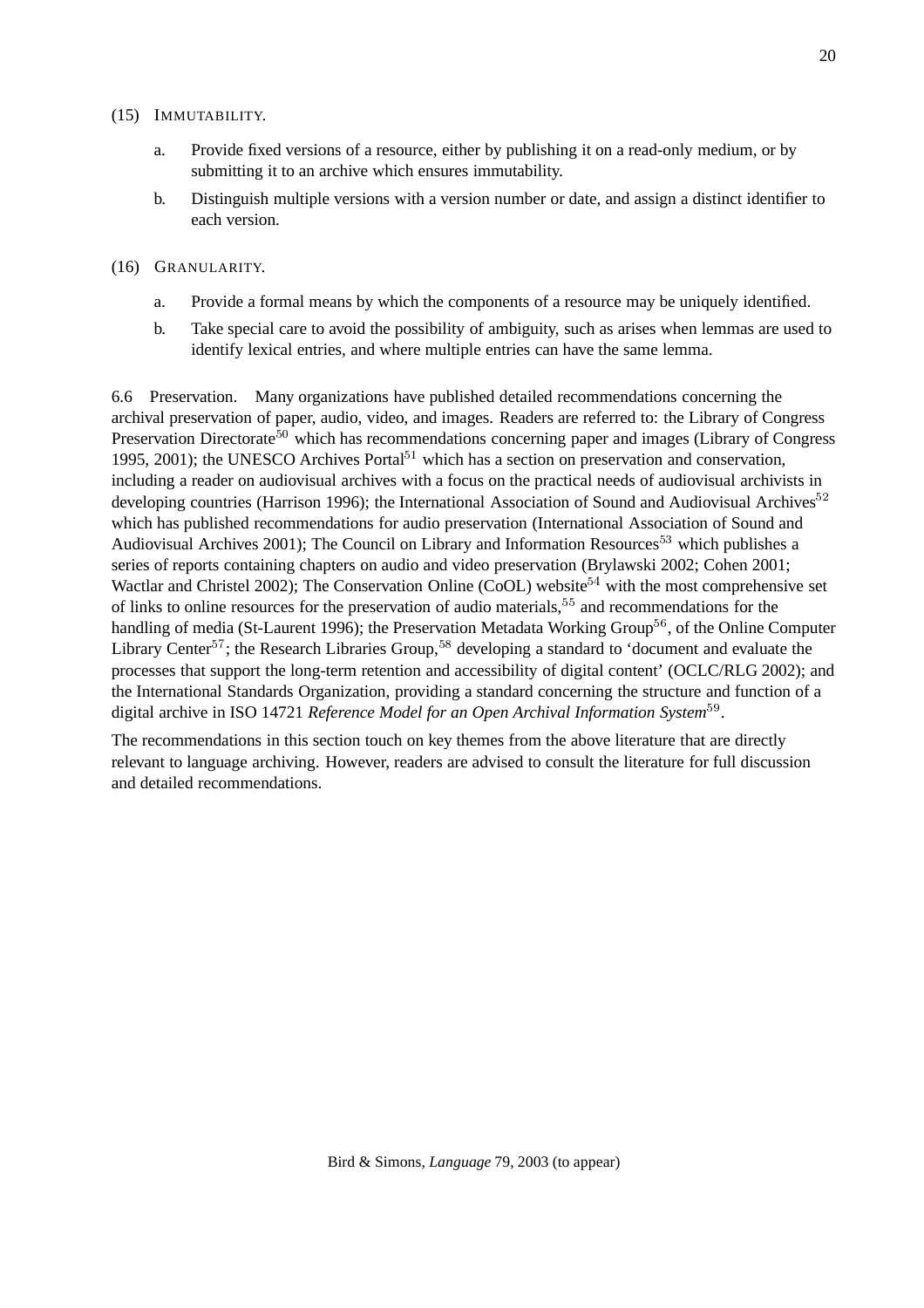- (17) LONGEVITY.
	- a. Commit all documentation and description to a digital archive that can credibly promise long-term preservation and access.
	- b. Ensure that the archive satisfies the key requirements of a well-founded digital archive, e.g. implements digital archiving standards, provides offsite backup, migrates materials to new formats and media/devices over time, is committed to supporting new access modes and delivery formats, has long-term institutional support, and has an agreement with a national archive to take materials if the archive folds.
	- c. Digitize analog recordings, to permit lossless copying in the future.
	- d. Publish language documentation and description on the web using standard open formats so that they are fortuitously captured by internet archives (e.g. the Wayback Machine<sup>60</sup>).
	- e. When digital language resources are stored offline, transfer them to new storage media before the existing media type becomes unsupported. (for many media types this would be necessary every 5 years).
	- f. Archive physical versions of the language documentation and description (e.g. printed versions of documents; any tapes from which online materials were created).
	- g. Prefer the file formats including markup and encoding that have the best prospect for accessibility far into the future (e.g. use type 1 (scalable) fonts in preference to bitmap fonts in documents).

# (18) SAFETY.

- a. Ensure that copies of archived documentation and description are kept at multiple locations (e.g. following the LOCKSS concept, 'Lots of copies keeps stuff safe'<sup>61</sup>).
- b. Create a disaster recovery plan, such as that developed by the Syracuse University Library (1995), containing procedures for salvaging archived resources in the event of a disaster.
- (19) MEDIA.
	- a. Whenever possible, maintain language resources on digital mass storage systems, for easy backup and transfer to upgraded hardware.
	- b. Refresh offline digital storage by transferring the data to new storage at regular intervals (e.g. 1-5 years). Choose intervals appropriate for the performance of the media and location (e.g. offline magnetic media suffer from signal loss and bleedthrough and should normally be refreshed every 1-2 years; non-magnetic media, and media maintained in climate-controlled storage, may only need refreshing after 5-10 years).
	- c. Language resources that are stored in a proprietary binary format should be migrated to new formats before the existing format becomes unsupported (for many formats this would be necessary every 5 years).
- 6.7 Rights.
- (20) TERMS OF USE.
	- a. Ensure that the intellectual property rights relating to the resource are fully documented.
	- b. Ensure that there is a terms of use statement that clearly states what a user may and may not do with the materials.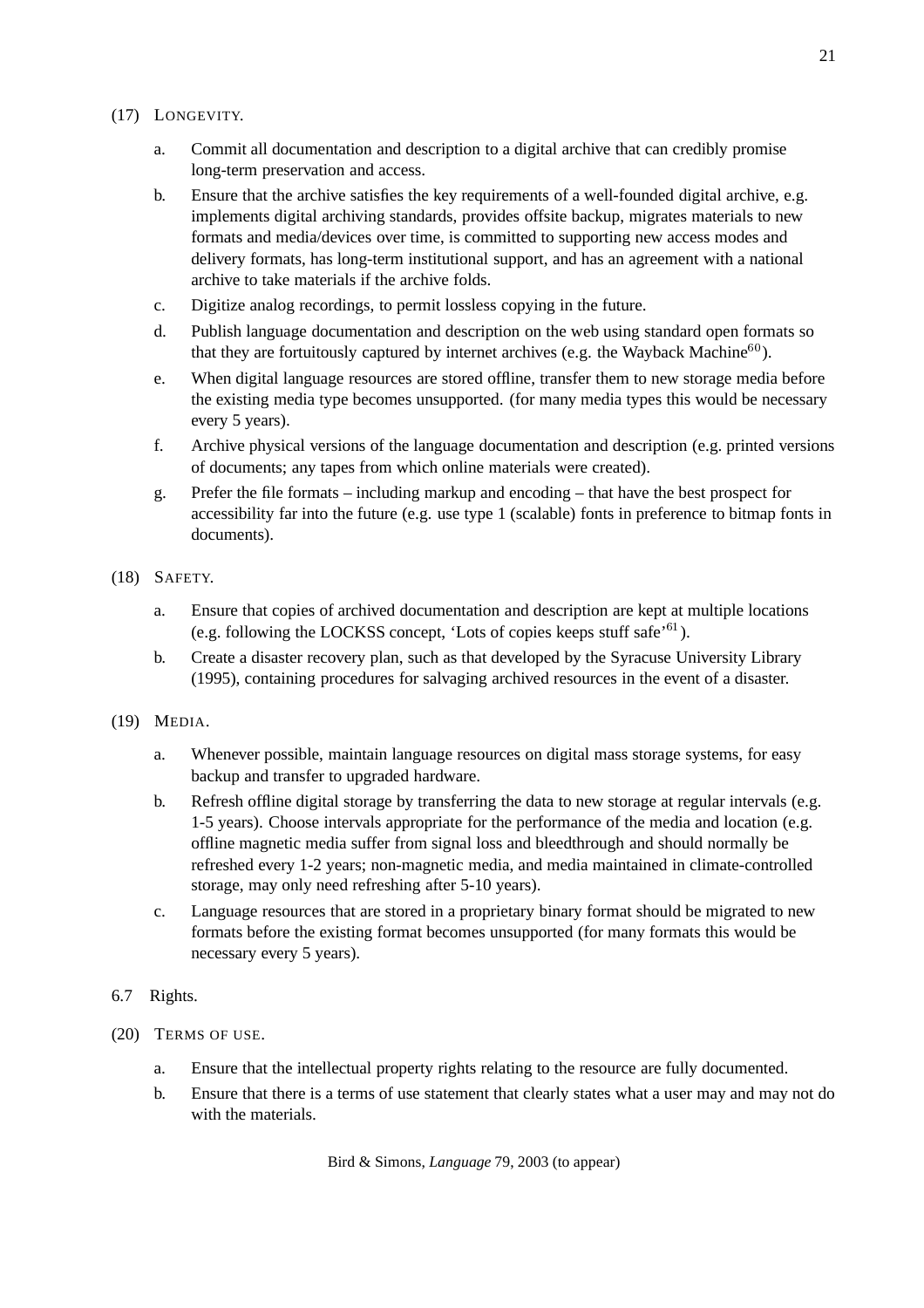## (21) BENEFIT.

- a. Ensure that the resource may be used for research purposes.
- b. Ensure that the use of primary documentation is not limited to the researcher, project or agency responsible for collecting it.

### (22) SENSITIVITY.

a. Ensure that the nature of any sensitivity is documented in detail. Include concrete examples of any eventualities which must be avoided, to aid interpretation in the distant future.

### (23) BALANCE.

- a. Limit any stipulations of sensitivity to the sensitive sections of the resource, permitting non-sensitive sections to be disseminated more freely.
- b. Associate each sensitivity with an expiry date or a review date. List objective criteria that can be applied to determine whether the sensitivity has expired.
- c. When primary documentation is closed in order for a researcher to derive maximal personal benefit, the expiry date should be no later than five years after the recording date.

As stated at the outset, we have structured this paper to build consensus. Readers who take issue with any of our best practice recommendations are encouraged to join the OLAC community<sup>62</sup> and enter into the consensus-building process. We further recommend that they review the corresponding statements of problems  $(\S_3)$  and values  $(\S_4)$ . Baseline consensus on the problems and values provides a secure foundation for constructive discussions about the community's best practices.

7 Conclusion. Today, the community of scholars engaged in language documentation and description is in the midst of a cross-over period between the paper-based era and the digital era. We are still working out how to preserve knowledge that is stored in digital form. During this transition period, we observe unparalleled confusion in the management of digital language documentation and description. A substantial fraction of the resources being created can only be re-used on the same software/hardware platform, within the same scholarly community, for the same purpose, and then only for a period of a few years. However, by adopting a range of best practices, this specter of chaos can be replaced with the promise of easy access to highly portable resources.

Using *tools* as our starting point, we described a diverse range of practices and discussed their negative implications for *data* portability along seven dimensions, leading to a collection of *advice* for how to create portable resources. These three categories, tools, data, and advice, are three pillars of the infrastructure provided by OLAC, the Open Language Archives Community (Bird and Simons 2001). Our best practice recommendations are preliminary, and we hope they will be fleshed out by the community using the OLAC Process.

We leave off where we began, namely with tools. It is the community's use of new tools which has led to data portability problems. And it is only newer tools – supporting the kinds of practices we advocate – which will address these problems. An archival format is useless unless there are tools for creating, managing, and browsing the content stored in that format. Needless to say, no single organization has the resources to create the necessary tools, and no third-party developer of general-purpose office software will address the specialized needs of the language documentation and description community. We need nothing short of an open source<sup>63</sup> revolution, leading to new open source tools based on agreed data models for all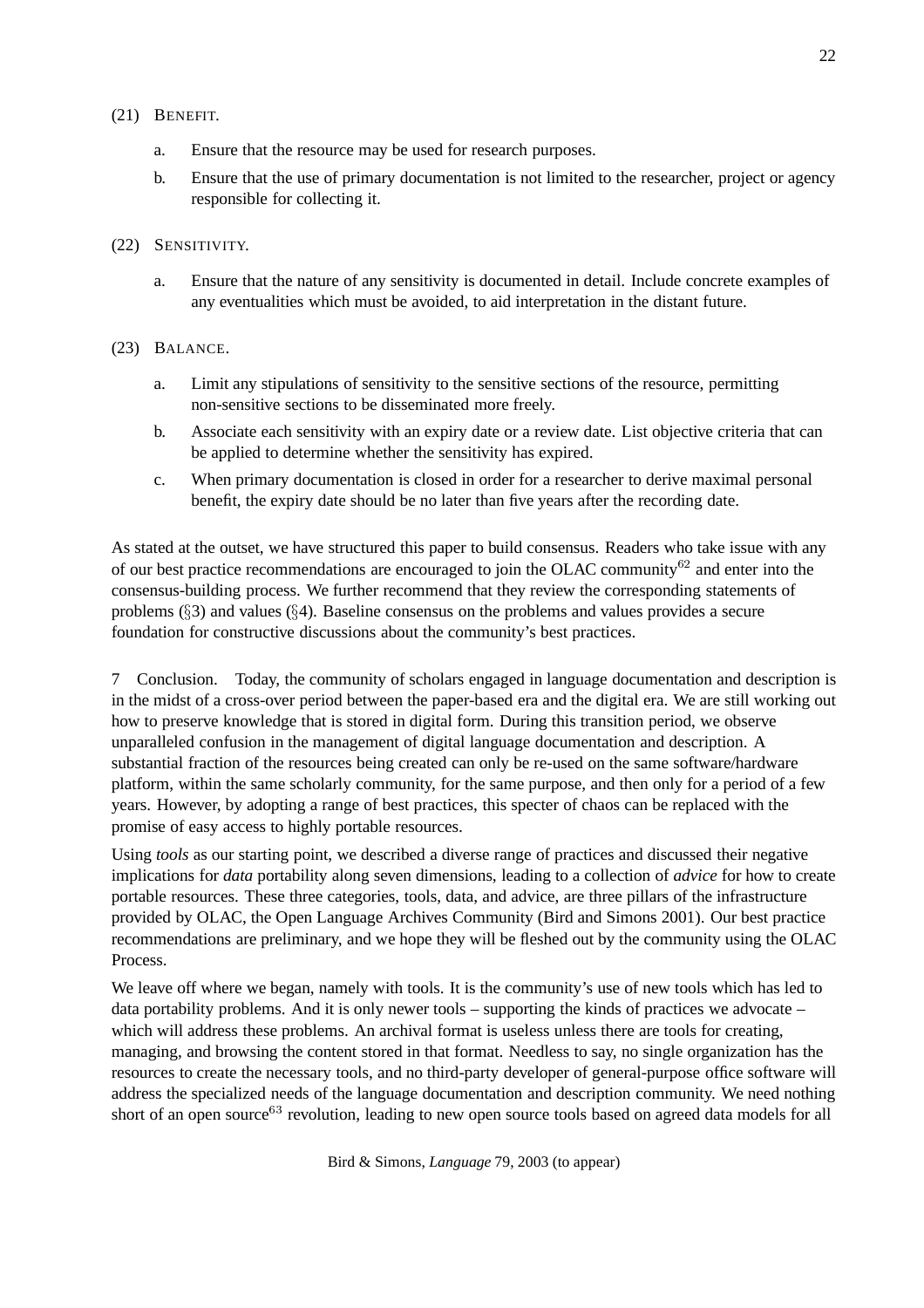of the basic linguistic types, connected to portable data formats, with all data housed in a network of interoperating digital archives. On their own, technological solutions will be inadequate, as they have been in the past, only contributing further to the digital carnage we experience today. Instead, the technological solutions must be coupled with a sociological innovation, one that produces broad consensus about the design and operation of common digital infrastructure for the archiving of language documentation and description.

## References

- Antworth, Evan, and J. Randolph Valentine. 1998. Software for doing field linguistics. In Lawler and Aristar Dry (1998). 170–96. Appendix online:
- http://www.sil.org/computing/routledge/antworth-valentine/.
- Bagish, Henry H. 1983. Confessions of a former cultural relativist. ed. by Elvio Angeloni, Anthropology Annual Editions 83/84, 22–9. Guilford, CT: Dushkin Publishing Group.
- Bebey, Francis. 1997. African music: a people's art. Lawrence Hill and Company. Translated by Josephine Bennett.
- Becker, Joseph D. 1984. Multilingual word processing. Scientific American 251.96–107.
- Bird, Steven, and Gary Simons. (eds.) 2000. Proceedings of the workshop on web-based language documentation and description. Online:
- http://www.ldc.upenn.edu/exploration/expl2000/.
- Bird, Steven, and Gary Simons. 2001. The OLAC metadata set and controlled vocabularies. In Proceedings of ACL/EACL workshop on sharing tools and resources for research and education. East Stroudsburg, PA: Association for Computational Linguistics. Online: http://arXiv.org/abs/cs/0105030.
- Bird, Steven, and Gary Simons. 2003. Extending Dublin Core metadata to support the description and discovery of language resources. Computers and the Humanities 37. to appear.
- Bradley, Neil. 2002. The XML companion. Harlow, UK: Addison Wesley.

Brylawski, Samuel. 2002. Preservation of digitally recorded sound. Building a national strategy for preservation: issues in digital media archiving. Washington DC: Council on Library and Information Resources and the Library of Congress. Online:

http://www.clir.org/pubs/reports/pub106/sound.html.

- Cohen, Elizabeth. 2001. Preservation of audio. Folk heritage collections in crisis. Washington DC: Council on Library and Information Resources. Online:
- http://www.clir.org/pubs/reports/pub96/preservation.html.
- Coombs, James H.; Allen H. Renear; and Steven J. DeRose. 1987. Markup systems and the future of scholarly text processing. Communications of the ACM 30.933–947.
- DCMI. 1999. Dublin Core Metadata Element Set, version 1.1: Reference description. Online: http://dublincore.org/documents/1999/07/02/dces/.
- Harrison, Helen P. 1996. Audiovisual archives: a practical reader. Online:
- http://unesdoc.unesco.org/images/0010/001096/109612eo.pdf.
- Himmelmann, Nikolaus P. 1998. Documentary and descriptive linguistics. Linguistics, 36.161–95.
- Iannella, Renato. 2001. Digital rights management (DRM) architectures. D-Lib Magazine 7(6). Online: http://www.dlib.org/dlib/june01/iannella/06iannella.html
- International Association of Sound and Audiovisual Archives. 2001. The safeguarding of the audio heritage: Ethics, principles and preservation strategy. Online:
	- http://www.iasa-web.org/iasa0013.htm.
- Ladefoged, Peter. 2000. Vowels and consonants: an introduction to the sounds of languages. Cambridge, MA: Blackwell.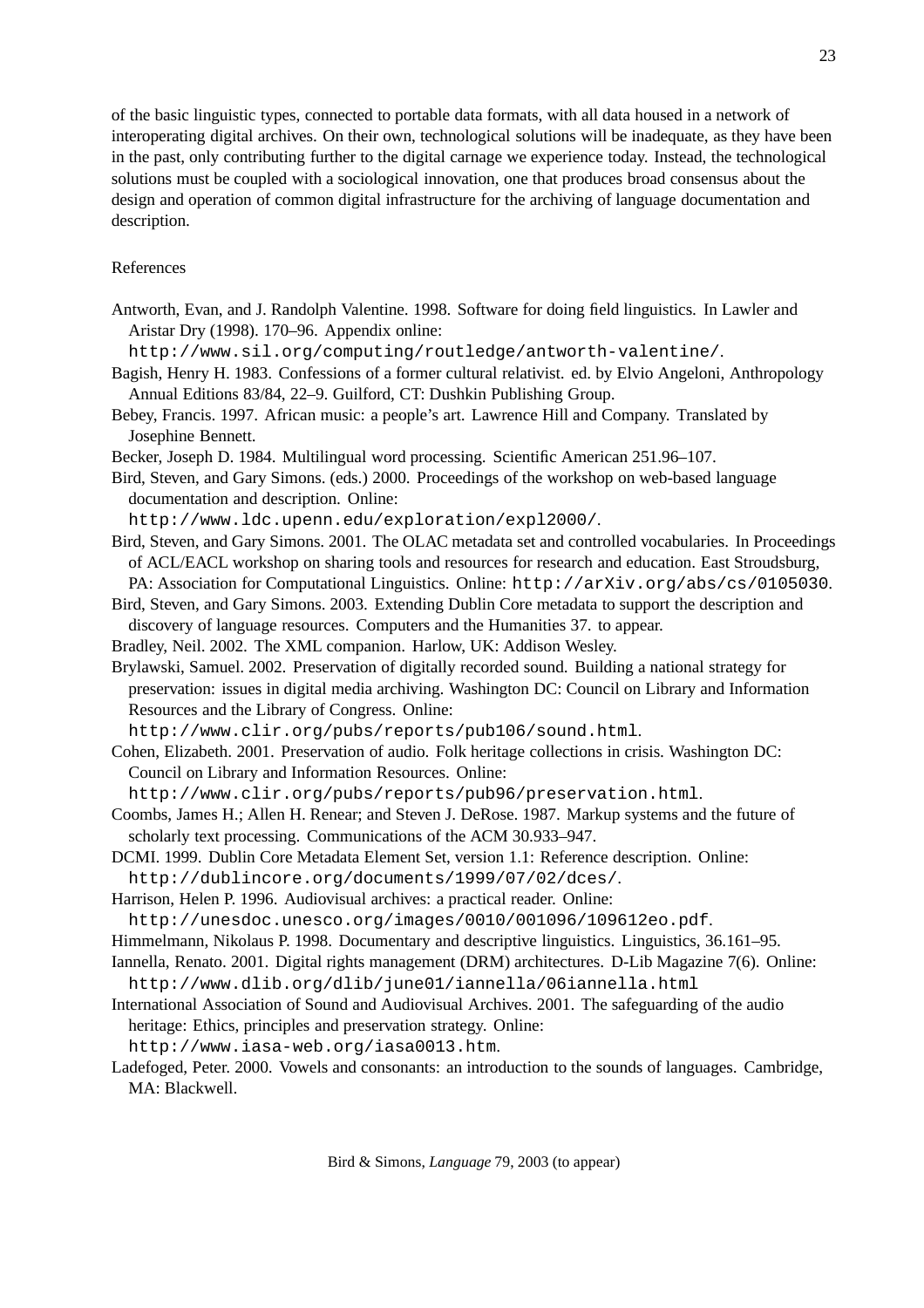- Lagoze, Carl; Herbert Van de Sompel; Michael Nelson; and Simeon Warner. 2002. The Open Archives Initiative Protocol for Metadata Harvesting. Online:
- http://www.openarchives.org/OAI/openarchivesprotocol.html.
- Lawler, John M., and Helen Aristar Dry. (eds.) 1998. Using computers in linguistics: a practical guide. London and New York: Routledge.
- Lewis, William; Scott Farrar; and D. Terence Langendoen. 2001. Building a knowledge base of morphosyntactic terminology. Proceedings of the IRCS workshop on linguistic databases, ed. by Steven Bird, Peter Buneman, and Mark Liberman, 150–156. Online:

http://www.ldc.upenn.edu/annotation/database/.

- Liberman, Mark. 2000. Legal, ethical, and policy issues concerning the recording and publication of primary language materials. In Bird and Simons (2000).
- Library of Congress. 1995. Guidelines for electronic preservation of visual materials. Online: http://lcweb.loc.gov/preserv/guide/.
- Library of Congress. 2001. The deterioration and preservation of paper: some essential facts. Online: http://lcweb.loc.gov/preserv/deterioratebrochure.html.
- OCLC/RLG. 2002. Preservation metadata and the OAIS information model: a metadata framework to support the preservation of digital objects. Online:

http://www.oclc.org/research/pmwg/pm\_framework.pdf.

- Pullum, Geoffrey K., and William A. Ladusaw. 1986. Phonetic symbol guide. Chicago:University of Chicago Press.
- Simons, Gary. 1998. The nature of linguistic data and the requirements of a computing environment for linguistic research. In Lawler and Aristar Dry (1998). 10–25. Appendix online: http://www.sil.org/computing/routledge/simons/.
- Simons, Gary. 2000. Language identification in metadata descriptions of language archive holdings. In Steven Bird and Gary Simons (2000).
- Simons, Gary, and Steven Bird. 2002a. OLAC metadata. Online:
- http://www.language-archives.org/OLAC/metadata.html.

Simons, Gary, and Steven Bird. 2002b. OLAC process. Online:

- http://www.language-archives.org/OLAC/process.html.
- Simons, Gary, and Steven Bird. 2002c. OLAC repositories. Online:

http://www.language-archives.org/OLAC/repositories.html.

- Simons, Gary, and Steven Bird. 2003a. Building an Open Language Archives Community on the OAI foundation. Library Hi Tech 21(2). Online: http://www.arxiv.org/abs/cs.CL/0302021.
- Simons, Gary, and Steven Bird. 2003b. The Open Language Archives Community: An infrastructure for distributed archiving of language resources. Literary and Linguistic Computing 18.1. To appear.
- St-Laurent, Gilles. 1996. The care and handling of recorded sound materials. Online:
- http://palimpsest.stanford.edu/byauth/st-laurent/care.html.
- Syracuse University Library. 1995. Procedures for recovering audio and sound recording materials. Online: http://libwww.syr.edu/information/preservation/audio.htm.
- Wactlar, Howard D., and Michael G. Christel. 2002. Digital video archives: Managing through metadata. Building a national strategy for preservation: issues in digital media archiving. Washington DC: Council on Library and Information Resources and the Library of Congress. Online: http://www.clir.org/pubs/reports/pub106/video.html.
- Wilkins, David. 1992 Linguistic research under Aboriginal control: a personal account of fieldwork in central Australia. Australian Journal of Linguistics 12.171–200.

24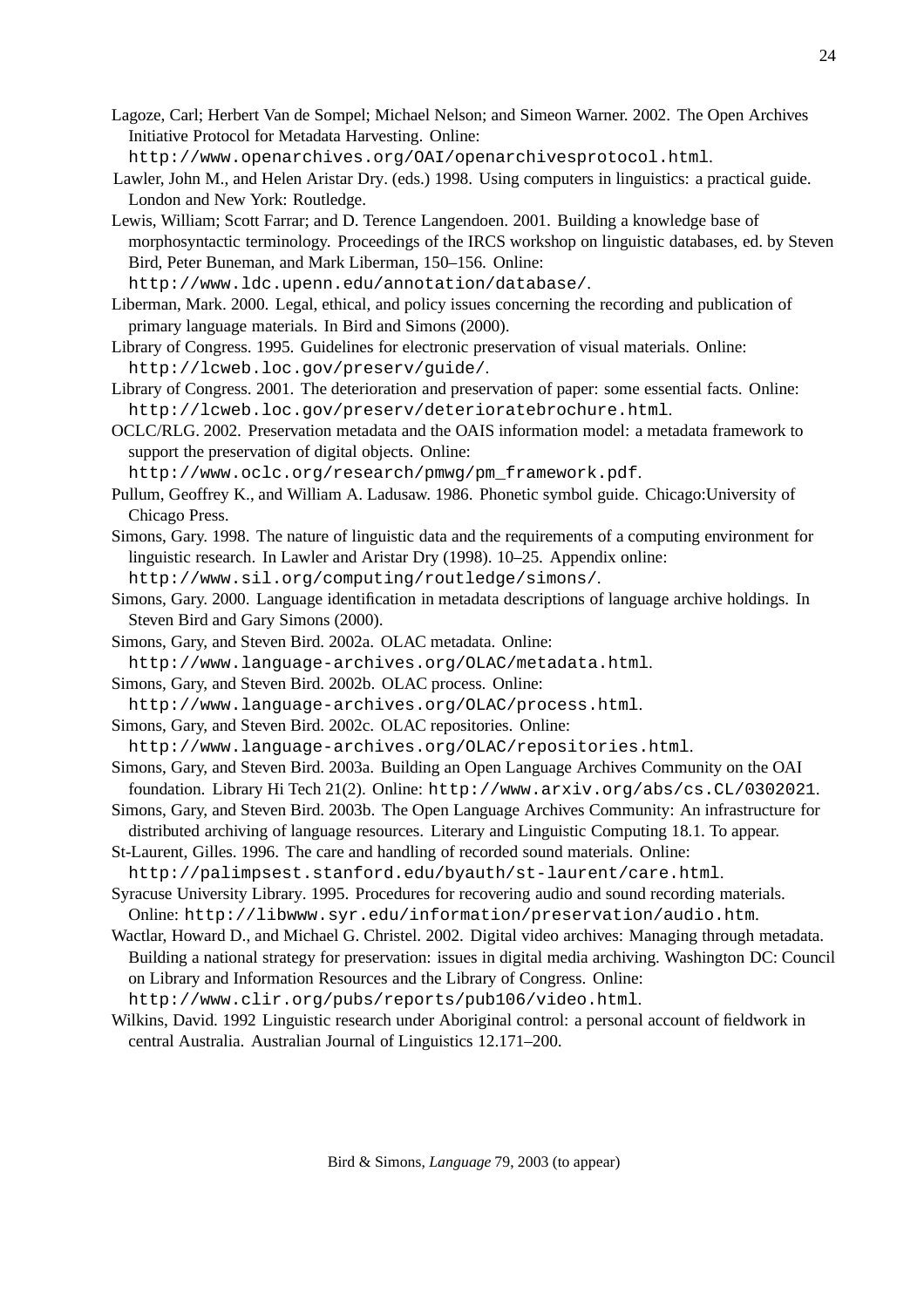Notes<sub>phis research was supported by NSF Grant No. 9983258 'Linguistic Exploration' and Grant No. 9910603 'International</sub> Standards in Language Engineering (ISLE).' We are grateful to Dafydd Gibbon, David Nathan, Nicholas Ostler, and the *Language* editors and anonymous reviewers for comments on earlier versions of this paper.

 For a lucid discussion of the terms 'language documentation' and 'language description' we refer the reader to Himmelmann (1998).

http://www.linguistics.ucsb.edu/faculty/cumming/WordForLinguists/Interlinear.htm

http://hctv.humnet.ucla.edu/departments/linguistics/VowelsandConsonants/

http://www.linguistics.unimelb.edu.au/research/projects/jiwarli/gloss.html

http://etext.lib.virginia.edu/apache/ChiMesc2.html

 $^6$ http://coombs.anu.edu.au/WWWVLPages/AborigPages/LANG/GAMDICT/GAMDICT.HTM

http://www.ldc.upenn.edu/sb/fieldwork/

http://www.cnc.bc.ca/yinkadene/dakinfo/dulktop.htm

 Our purpose in citing specific examples is not to single them out for criticism, but to show how serious work by conscientious scholars has grappled with a host of technical problems in the course of exploring a large space of imperfect solutions.

http://fonetiek-6.leidenuniv.nl/pil/stresstyp/stresstyp.html

http://www.linguistics.berkeley.edu/CBOLD/

http://ultratext.hil.unb.ca/Texts/Maliseet/dictionary/index.html

http://ingush.berkeley.edu:7012/BITC.html

http://www.rosettaproject.org:8080/live/

Further examples may be found on SIL's page on *Linguistic Computing Resources* http://www.sil.org/linguistics/ computing.html, on the *Linguistic Exploration* page http://www.ldc.upenn.edu/exploration/, and on the *Linguistic Annotation* page http://www.ldc.upenn.edu/annotation/.

http://www.sil.org/computing/shoebox/

http://fieldworks.sil.org/

http://fonsg3.hum.uva.nl/praat/

http://www.sil.org/computing/speechtools/speechanalyzier.htm

http://childes.psy.cmu.edu/

 $^{21}$ http://www.shlrc.mq.edu.au/emu/

 $^{22}$ http://sf.net/projects/agtk/

http://www.etca.fr/CTA/gip/Projets/Transcriber/

 $^{24}$ http://sf.net/projects/agtk/

http://www.xrce.xerox.com/research/mltt/fst/

 $^{26}$ http://www.sil.org/computing/catalog/pc-parse.html

http://www.sil.org/LinguaLinks/LingWksh.html

http://www.sumerian.org/

 $^{29}$ http://www.ailla.org/

http://www.rosettaproject.org/

http://www.uaf.edu/anlc/

http://195.83.92.32/index.html.en

http://www.nmnh.si.edu/naa/

http://www.ldc.upenn.edu/exploration/archives.html

http://www.language-archives.org/

http:///www.ldc.upenn.edu/